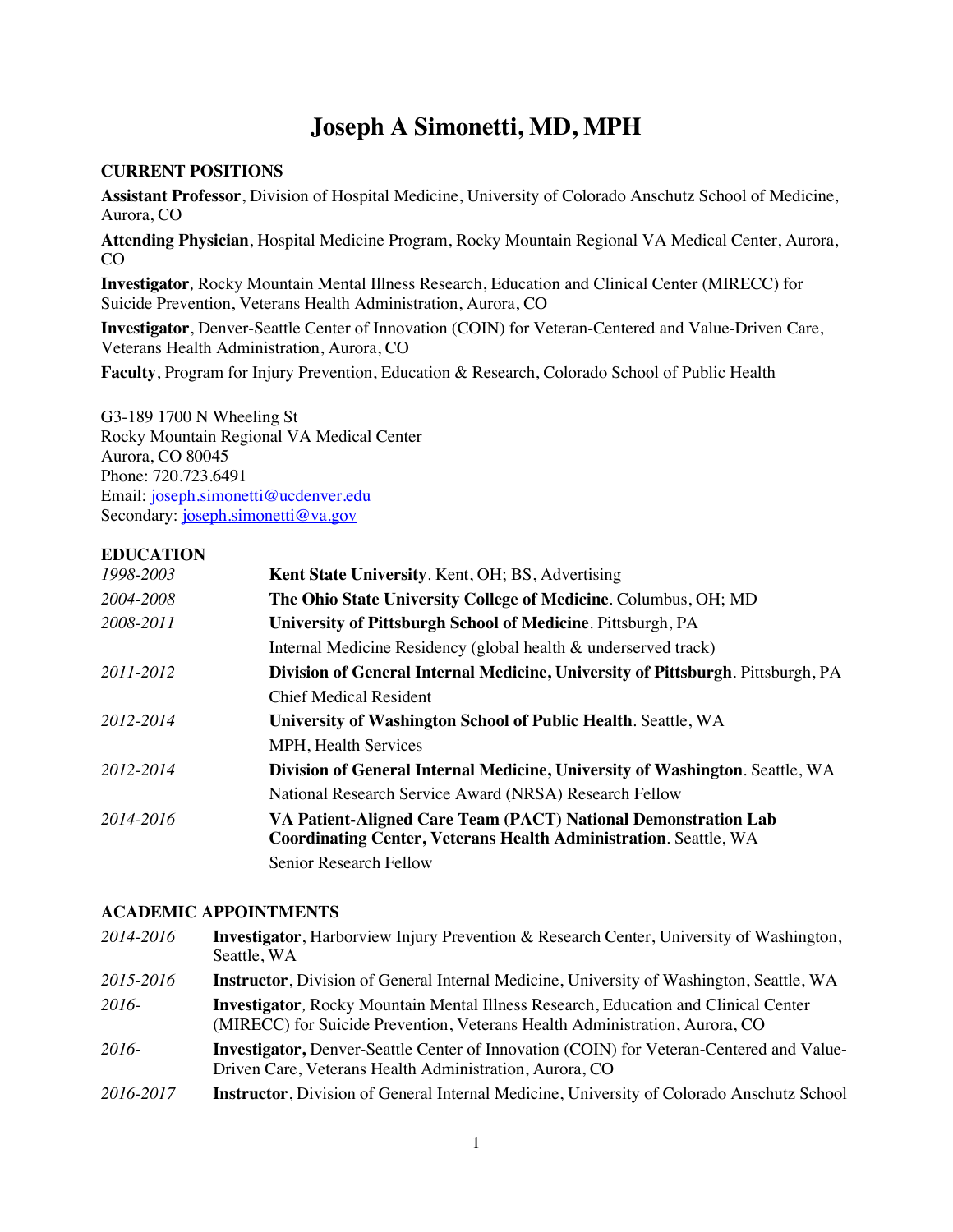|           | of Medicine, Aurora, CO                                                                                                       |
|-----------|-------------------------------------------------------------------------------------------------------------------------------|
| 2017-2018 | <b>Instructor</b> , Division of Hospital Medicine, University of Colorado Anschutz School of<br>Medicine, Aurora, CO          |
| 2018-     | <b>Assistant Professor</b> , Division of Hospital Medicine, University of Colorado Anschutz<br>School of Medicine, Aurora, CO |
| 2020-     | <b>Faculty, Program for Injury Prevention, Education &amp; Research, Colorado School of Public</b><br>Health                  |

# **HOSPITAL POSITIONS**

| 2013-2015 | Attending Physician, Division of Hospitalist Medicine, Swedish Medical Center, Seattle,<br>WA.                             |
|-----------|----------------------------------------------------------------------------------------------------------------------------|
| 2014-2015 | Primary Care Provider, Homeless Patient-Centered Medical Home Clinic, VA Puget<br>Sound Healthcare System, Seattle, WA     |
| 2015-2016 | <b>Attending Physician, Hospital Medicine Program, Harborview Medical Center, University</b><br>of Washington, Seattle, WA |
| 2016-     | Attending Physician, Hospital Medicine Program, Rocky Mountain Regional VA Medical<br>Center, Aurora, CO                   |
|           | <i>*Evaluations available upon request</i>                                                                                 |

# **ADDITIONAL TRAINING & FACULTY DEVELOPMENT**

| 2011-2012 | Pittsburgh Regional Health Initiative Jonas Salk Quality Improvement Fellowship                                                                                                                              |
|-----------|--------------------------------------------------------------------------------------------------------------------------------------------------------------------------------------------------------------|
| 2012      | Chief Resident Immersion Training (CRIT) Program in Addiction Medicine - Boston<br>University School of Medicine, Boston, MA                                                                                 |
| 2016-17   | Continuing Professional Development Leadership Program for Junior Faculty, Denver<br>Research Education & Mentor Program, Denver-Seattle Center of Innovation for Veteran-<br>Centered and Value-Driven Care |
| 2018      | Junior Faculty Mentor Training Program, University of Colorado School of Medicine                                                                                                                            |

# **HONORS & AWARDS**

| 2007 | Alpha Omega Alpha, The Ohio State University College of Medicine                                                                                     |
|------|------------------------------------------------------------------------------------------------------------------------------------------------------|
| 2007 | Gold Humanism Honor Society, The Ohio State University College of Medicine                                                                           |
| 2008 | Award for Outstanding Performance in Medical Training, Department of Medicine, The<br>Ohio State University College of Medicine                      |
| 2008 | Graduation Achievement Award, The Ohio State University College of Medicine                                                                          |
| 2009 | Veterans Health Administration Award for Excellence in Patient Care, VA Pittsburgh<br><b>Healthcare System</b>                                       |
| 2011 | Outstanding Teaching (Senior) Resident Award from the Interns & Junior Residents,<br>Division of General Internal Medicine, University of Pittsburgh |
| 2014 | Best Research Poster Presentation, Northwest Regional Meeting, Society of General<br>Internal Medicine                                               |
| 2017 | <b>Exceptional Reviewer, Annals of Internal Medicine</b>                                                                                             |
| 2017 | Award for Best Physician Wellness Manuscript (as coauthor), Stanford Medicine's<br>WellMD Center, Stanford University. doi:10.1007/s11606-017-4011-4 |
| 2019 | VA Eastern Colorado Healthcare System BRAVO Award for excellence in patient care                                                                     |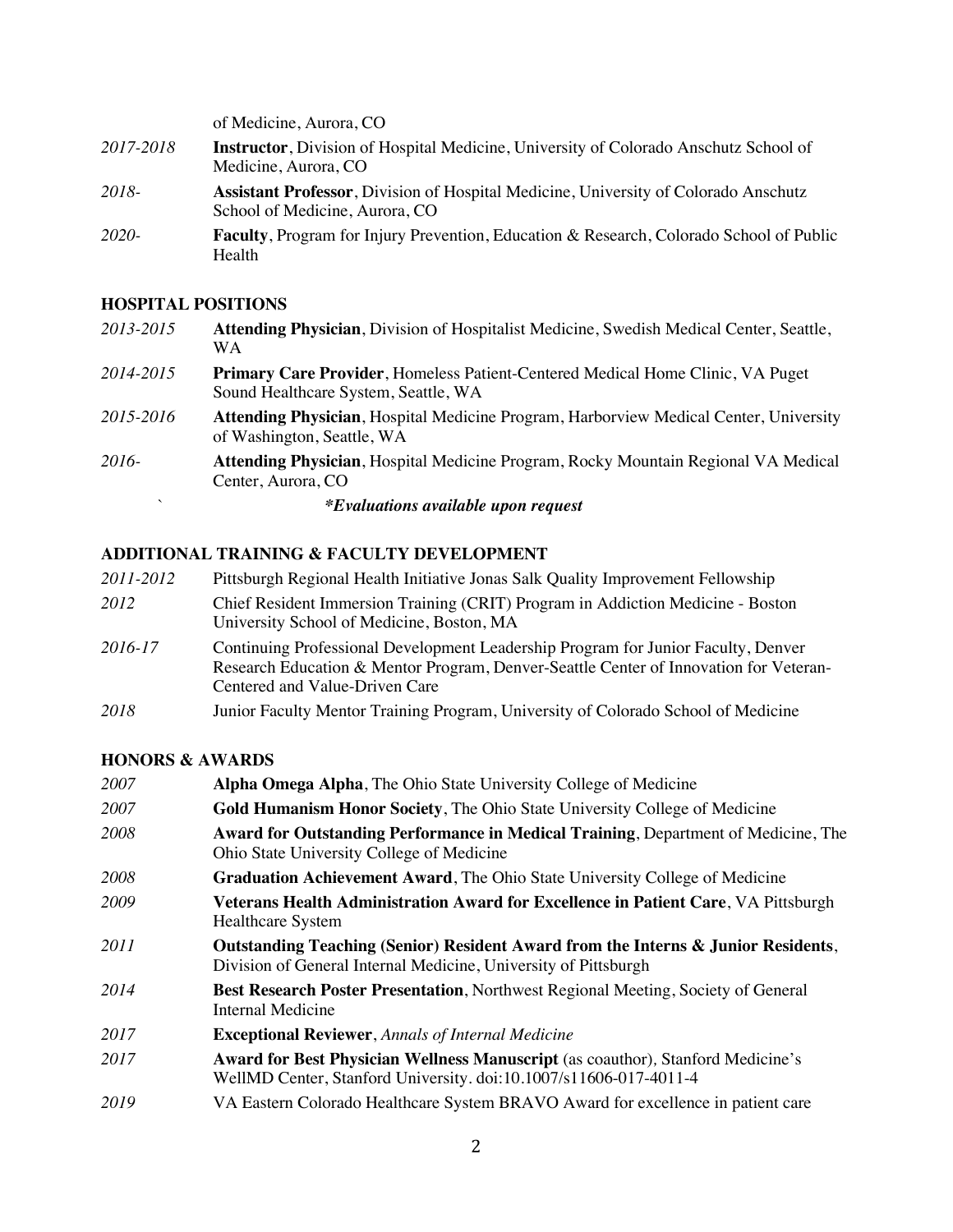- *2020* **Citation Award Winner**, 2020 Society of Behavioral Medicine Annual Meeting, "Association between declining inpatient psychiatry beds and suicide risk among Veterans"
- *2020* **Editor's Choice Manuscript***, Psychiatric Services,*  https://doi.org/10.1176/appi.ps.201900286

# **PROFESSIONAL ORGANIZATIONS**

- *2009-2012* Western Pennsylvania Coalition for Single-Payer Healthcare *2010-2016* Physicians for a National Health Program
- *2010-2019* Society of General Internal Medicine
	- *\* Executive Committee, Pacific Northwest Region (elected, 2014-2015)*
- *2017-2019* Society of Hospital Medicine

# **COMMITTEES AND SERVICE RESPONSIBILITIES**

# **NATIONAL**

| 2007-2008 | <b>Chief Executive Officer, Ride for World Health [501(c)3] (www.r4wh.org)</b>                                                                                                                                                                      |
|-----------|-----------------------------------------------------------------------------------------------------------------------------------------------------------------------------------------------------------------------------------------------------|
| 2007-2008 | <b>Director of Philanthropy</b> , Ride for World Health [501(c)3]                                                                                                                                                                                   |
| 2008-2010 | <b>Director</b> , Board of Directors, Ride for World Health $[501(c)3]$                                                                                                                                                                             |
| 2010-2011 | <b>Global Health Curriculum Advisor, Ride for World Health [501(c)3]</b>                                                                                                                                                                            |
| 2012-2015 | <b>Committee Member, Health Policy Committee, Society of General Internal Medicine</b>                                                                                                                                                              |
| 2016      | VHA representative, Dept of Defense, Marine Corps & VHA Marine Corps Suicide Events<br>Review Committee ( $2nd$ Battalion, $7th$ Regiment, $1st$ Marine Division), Washington, D.C.                                                                 |
| 2017      | <b>Committee Member</b> , VHA Committee to facilitate suicide screening and outreach among<br>Marine Corps 2 <sup>nd</sup> Battalion, 7 <sup>th</sup> Marines                                                                                       |
| 2018      | Committee Member, Evaluating the feasibility of implementing the VA/DoD Suicide Risk<br><b>Management Clinical Practice Guidelines</b>                                                                                                              |
| 2017-     | Consultant / Subject Matter Expert, VHA Suicide Risk Management Consultation<br>Program                                                                                                                                                             |
| 2018-19   | <b>VHA Cardiology Access National Workgroup</b>                                                                                                                                                                                                     |
| 2019-20   | Subject Matter Expert, Workgroup Member, PRIMED (Priorities for gun-Related Injury<br>in Medical Education) National Workgroup. Development of a consensus-driven educational<br>curriculum on firearm injury and violence for health professionals |
| 2019-     | Subject Matter Expert, Workgroup Member, Veterans Health Administration Lethal<br><b>Means Safety National Workgroup</b>                                                                                                                            |
| 2019-     | Subject Matter Expert, Expert Advisory Panel, American Foundation for Suicide<br>Prevention, Developing firearm suicide prevention programs tailored to gun owner<br>population subgroups                                                           |
| 2019-     | Subject Matter Expert, Advisory Board, VA HSR&D, Veteran-Informed Safety<br>Intervention & Outreach Network (VISION)                                                                                                                                |
| 2019-20   | Subject Matter Expert & Thought Leader, U.S. Executive Order (EO) 13861 (President's<br>Roadmap to Empower Veterans and End a National Tragedy of Suicide [PREVENTS]);<br>Lethal Means Safety Line of Effort                                        |

### **LOCAL & REGIONAL**

*2004-2007* **HIV Educator**, Columbus Health Department, Columbus, Ohio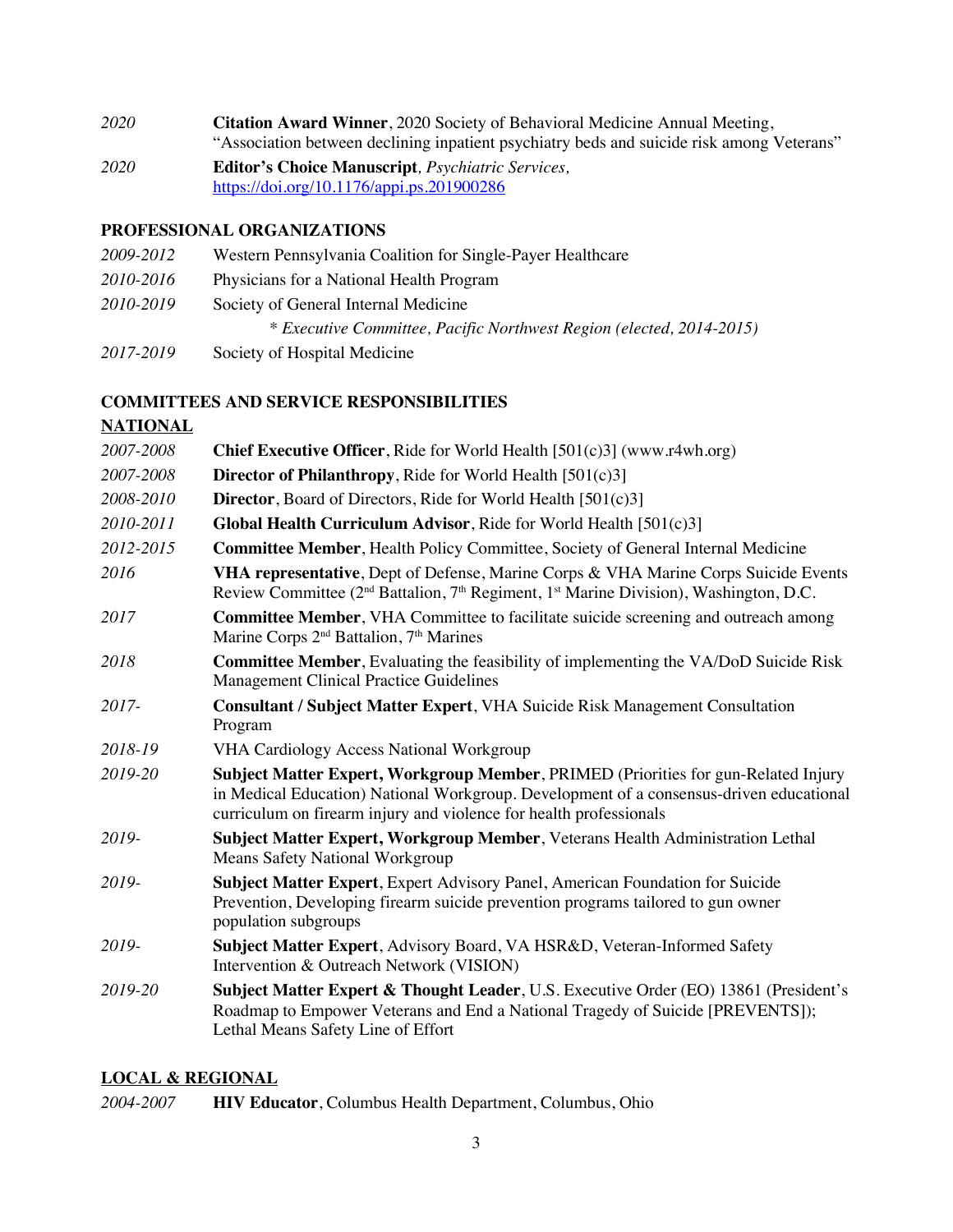| 2009-2011      | Representative (elected), Graduate Medical Education Committee, School of Medicine,<br>University of Pittsburgh                                                                                                                                              |
|----------------|--------------------------------------------------------------------------------------------------------------------------------------------------------------------------------------------------------------------------------------------------------------|
| 2009-2012      | Council Member (elected), Internal Medicine Housestaff Council, Division of General<br>Internal Medicine, University of Pittsburgh                                                                                                                           |
| 2014           | Chair, Clinical Vignettes Committee, Northwest Region, Society of General Internal<br>Medicine                                                                                                                                                               |
| 2014-2015      | Planning Committee Member (elected), Society of General Internal Medicine Northwest<br>Regional Meeting 2015                                                                                                                                                 |
| 2014-2015      | Mentorship Chair (appointed), Northwest Region, Society of General Internal Medicine<br>Designed and implemented a medical student and resident mentoring program to<br>$\bullet$<br>facilitate scholarly submissions to regional and national SGIM meetings |
| 2015-2016      | Scholarship Chair, Hospital Medicine Council, Hospital Medicine Program, Harborview<br>Medical Center, University of Washington                                                                                                                              |
| 2015-2016      | Representative, Firearms Stakeholder Committee, King County, WA                                                                                                                                                                                              |
| 2015-2016      | <b>Committee Member, Washington State Safer Homes Task Force</b>                                                                                                                                                                                             |
| $9/16 - 10/16$ | Member, Root Cause Analysis Event Review Team, Rocky Mountain Regional VA Medical<br>Center                                                                                                                                                                  |
| 2016-2019      | <b>Committee Member</b> , Patient Safety Committee, Rocky Mountain Regional VA Medical<br>Center                                                                                                                                                             |
| 2016, 2017     | Applicant Interviewer, University of Colorado Internal Medicine Residency Training<br>Program                                                                                                                                                                |
| 2016-          | Member, Colorado Firearm Safety Coalition                                                                                                                                                                                                                    |
| $4/17 - 5/17$  | Member, Root Cause Analysis Medication Aggregate Review Team, Rocky Mountain<br>Regional VA Medical Center                                                                                                                                                   |
| 2017-2019      | Member, LGBTQ Committee, VA Denver Medical Center                                                                                                                                                                                                            |
| 2017-2018      | Member, Suicide Prevention Commission of Colorado                                                                                                                                                                                                            |
| 2017-2018      | Member, Primary Care Workgroup, Suicide Prevention Commission of Colorado                                                                                                                                                                                    |
| 2018-          | Member, Data Safety Monitoring Committee - Movies, Moods and Thoughts Study:<br>Toward Optimizing Behavioral Markers of Suicide Risk (PI: S. Barnes)                                                                                                         |
| 2018-          | <b>Clinical Coach</b> , University of Colorado Internal Medicine Residency Clinical Coaching<br>Program                                                                                                                                                      |
| 2018-          | Member, Hospital Medicine Quality Improvement Workgroup, Rocky Mountain Regional<br><b>VA Medical Center</b>                                                                                                                                                 |
| 2019           | Participant, Colorado State Attorney General Roundtable on Firearm Injury Prevention                                                                                                                                                                         |

# **GLOBAL HEALTH & UNDERSERVED CARE**

| 2005-2008     | Volunteer Medical Student, Columbus Free Clinic, Columbus, OH                                                                  |
|---------------|--------------------------------------------------------------------------------------------------------------------------------|
| 6/06-9/06     | Volunteer Medical Student, Kasisi School, Lusaka, Zambia                                                                       |
| $1/09 - 3/09$ | Resident Physician, Indian Health Services, Chinle, AZ                                                                         |
| $2/10-4/10$   | <b>Resident Physician, Division of Infectious Disease, Philippine General Hospital, Manila,</b><br>Republic of the Philippines |
| $2/11 - 4/11$ | Resident Physician, Kamuzu Central Hospital, Lilongwe, Malawi                                                                  |
| 2008-2011     | Clinic Coordinator, Birmingham Free Medical Clinic, Pittsburgh, PA                                                             |
| 2008-2012     | Resident Physician, Birmingham Free Medical Clinic, Pittsburgh, PA                                                             |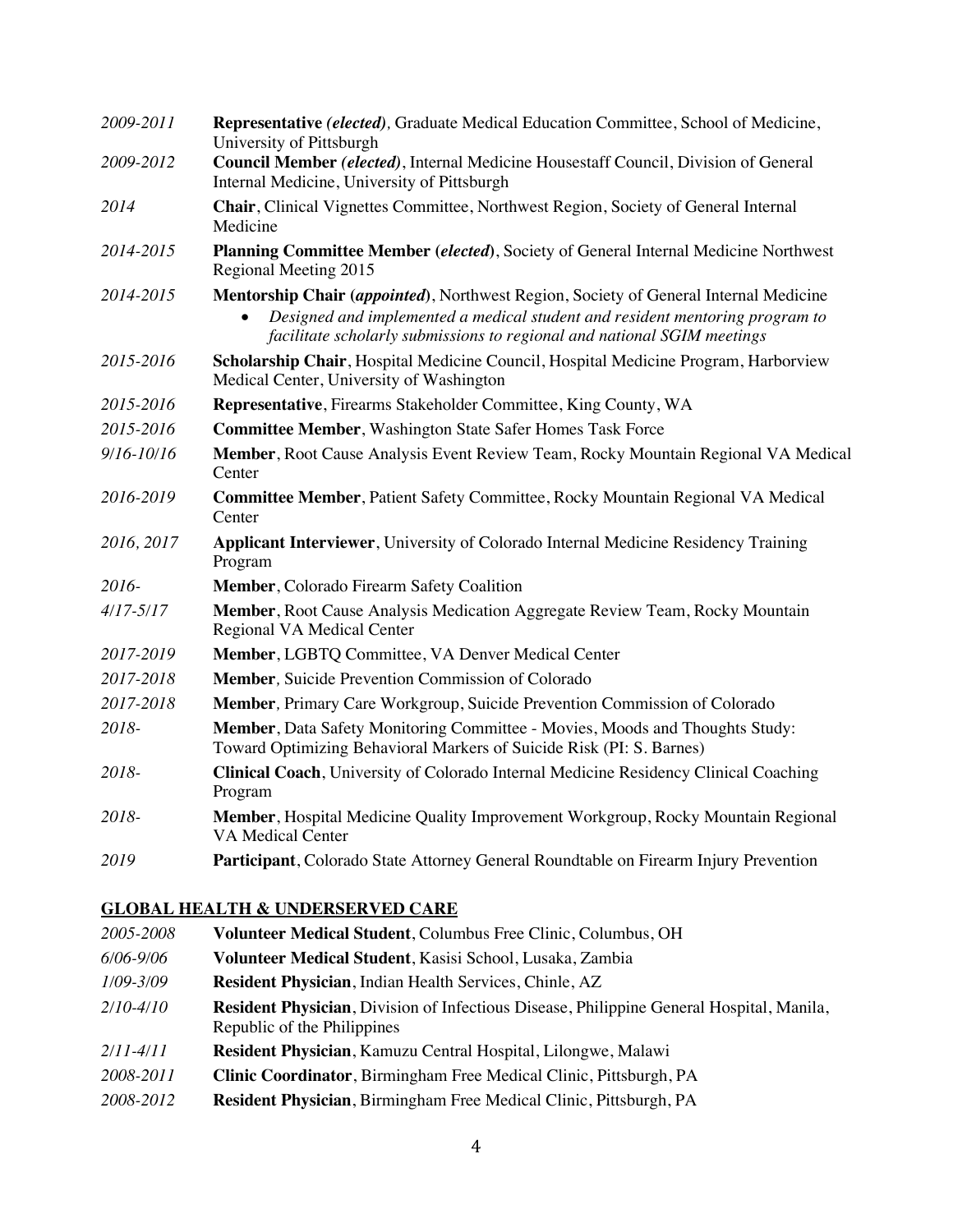*2014-2015* **Primary Care Provider**, Homeless Medical Home Clinic, VA Puget Sound Healthcare System, Seattle, WA

# **BOARD CERTIFICATION**

*Current* American Board of Internal Medicine; certified Nov 2011

#### **CERTIFICATION & LICENSURE**

| 2008-2012 | Commonwealth of Pennsylvania State Medical License: MT 193141 |
|-----------|---------------------------------------------------------------|
| 2012-2017 | Washington State Medical License: MD 60287391                 |
| $2016-$   | Colorado State Medical License                                |
| Current   | Basic & Advanced Cardiac Life Support                         |

# **EDITORIAL RESPONSIBILITIES**

|          | <b>Ad Hoc Reviewer, Annals of Internal Medicine (Exceptional Reviewer Citation, 2017), New</b>                                      |
|----------|-------------------------------------------------------------------------------------------------------------------------------------|
|          | England Journal of Medicine, JAMA Internal Medicine, JAMA Network Open,                                                             |
|          | Epidemiologic Reviews, JAMA Pediatrics, Annals of Epidemiology, American Journal of                                                 |
|          | Public Health, Pediatrics, Injury Prevention, American Journal of Preventive Medicine,                                              |
|          | Injury Epidemiology, Journal of Hospital Medicine, American Journal of Psychiatry, BMJ                                              |
|          | Quality and Safety, Mental Health & Prevention, Social Science & Medicine, Annals of                                                |
|          | Family Medicine; Psychiatry Research, Journal of Substance Use, Suicide & Life-                                                     |
|          | Threatening Behavior; Journal of Adolescent Health; Preventive Medicine; Military                                                   |
|          | Behavioral Health; Psychology of Violence; Journal of Women's Health; Psychology of<br>Violence; International Review of Psychiatry |
| 2014     | Reviewer, Workshop submissions, Society of General Internal Medicine Northwest<br>Regional Meeting 2015                             |
| 2014-15  | Reviewer, Clinical vignette abstracts, Society of General Internal Medicine Northwest<br>Regional Meeting 2015, 2016                |
| 2014-16  | <b>Reviewer</b> , Clinical vignette abstracts, Society of General Internal Medicine Annual<br>Meetings 2014, 2015, 2016             |
| 2016     | <b>Reviewer</b> , Research abstracts, American Association of Suicidology Annual Meeting 2017                                       |
| 2016-18  | <b>Reviewer</b> , Clinical vignette abstracts, Society of Hospital Medicine Annual Meeting                                          |
| 2017     | Reviewer, Research abstracts, Society of General Internal Medicine, Mountain West<br>Regional Meeting 2017                          |
| 2017     | Reviewer, Research abstracts, Society of Hospital Medicine Annual Meeting 2018                                                      |
| 2018     | Reviewer, Clinical vignettes, Society of General Internal Medicine Regional Meeting 2018                                            |
| 2018, 19 | Reviewer, Research abstracts, Society of General Internal Medicine Annual Meeting                                                   |
|          |                                                                                                                                     |

#### **INVITED PRESENTATIONS**

## **INTERNATIONAL**

*2010* HIV Awareness & Prevention, Manila Men's Association, Republic of the Philippines *2010* Prevention of Sexually-Transmitted Infections, People's Recovery, Empowerment and Development Assistance (PREDA), Subic Bay, Republic of the Philippines

# **NATIONAL**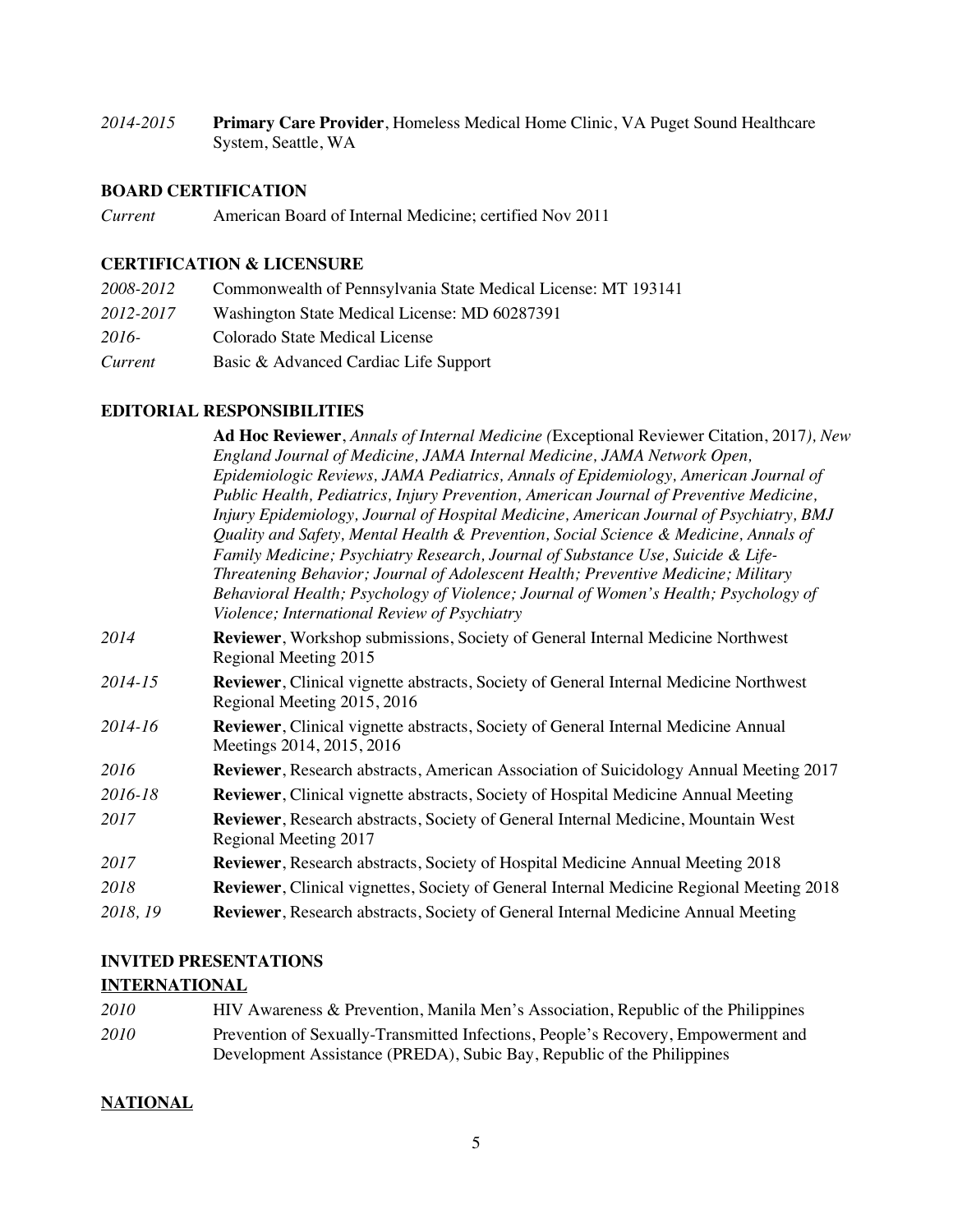| 2008            | The Burden of HIV and Influence on Primary Care in Sub-Saharan Africa, Keck School of<br>Medicine, University of Southern California Medical Center                                                                                                                                                                         |
|-----------------|-----------------------------------------------------------------------------------------------------------------------------------------------------------------------------------------------------------------------------------------------------------------------------------------------------------------------------|
| 2015            | JA Simonetti, D Rose. VA National HSR&D Cyberseminar. Burnout among VA Primary<br>Care Employees participating in PACT Implementation: National and Regional Perspectives                                                                                                                                                   |
| 2017            | JA Simonetti, BE Matarazzo. Facilitating Lethal Means Safety among US Veterans.<br>VA/Department of Defense National Suicide Prevention Conference                                                                                                                                                                          |
|                 | <i>*</i> Evaluations available upon request                                                                                                                                                                                                                                                                                 |
| 2017            | JA Simonetti, BE Matarazzo. Lethal Means Safety Counseling to Reduce Suicide Risk<br>[Webinar Series]. Invited webinar on behalf of the Office of Mental Health and Suicide<br>Prevention, Department of Veterans Affairs                                                                                                   |
|                 | <i>*</i> Evaluations available upon request                                                                                                                                                                                                                                                                                 |
| 2018            | VA HSR&D National Cyberseminar. Promoting firearm safety among Veterans - Findings<br>from the National Firearm Survey                                                                                                                                                                                                      |
| 2018            | VA HSR&D National Cyberseminar. The measurement of workforce burnout & impact of<br>survey nonresponse                                                                                                                                                                                                                      |
| 2018            | Challenges in firearm suicide prevention. Diseases of Despair, The Role of Policy and Law.<br>Center for Health Policy and Law, Annual Health Law Conference, Northeastern University<br>School of Law, Boston, MA                                                                                                          |
| 2018            | Facilitating firearm safety as a suicide prevention strategy. Primary Care Mental Health<br>Integration National Education Series, Veterans Health Administration                                                                                                                                                           |
| 2018            | The role of healthcare systems in preventing firearm injuries. The National Academies<br>of Sciences, Engineering, and Medicine. Washington, D.C., October 17, 2018                                                                                                                                                         |
|                 | National Academies of Sciences, Engineering, and Medicine. 2019. Health systems<br>interventions to prevent firearm injuries and death: Proceedings of a workshop.<br>Washington, DC: The National Academies Press. https://doi.org/10.17226/25354                                                                          |
| 2019            | Updates in lethal means safety for suicide prevention. VA Suicide Prevention Technical Call                                                                                                                                                                                                                                 |
| 2019            | Clinical interventions for firearm-related suicide prevention among veterans. White<br>House Task Force, U.S. Executive Order 13861, President's Roadmap to Empower<br>Veterans and End the National Strategy of Suicide (PREVENTS), Washington D.C.,<br><b>October 24, 2019</b>                                            |
| 2020            | JA Simonetti. Lethal Means Safety in VA: Current Efforts & Next Steps. Invited<br>presentation at: Counseling Veterans at Risk of Suicide: Latest Advances in Preventive<br>Strategies and Safe Storage of Firearms. American Foundation for Suicide Prevention & San<br>Francisco VA Healthcare System. San Francisco, CA. |
| 2020            | JA Simonetti. Lethal means safety: Evidence base, current state, and next steps. VHA<br>Clinical Practice Guideline for Suicide Prevention Webinar Series                                                                                                                                                                   |
| 2020            | JA Simonetti. Lethal means safety & suicide prevention among Reservists. US Marine Corp<br>Reserve & Navy Reserve Psychological Health Outreach Program                                                                                                                                                                     |
|                 |                                                                                                                                                                                                                                                                                                                             |
| <b>REGIONAL</b> |                                                                                                                                                                                                                                                                                                                             |

| 2007 | The Key Contact Program, The American College of Physicians (ACP) Regional Medical    |
|------|---------------------------------------------------------------------------------------|
|      | Student Summit; Columbus, Ohio                                                        |
| 2014 | Roundtable Discussant. Firearm Violence Prevention Leadership Summit. King County, WA |
| 2015 | Panelist. "What can we do to prevent youth suicides?" Youth, Suicide and Firearms     |
|      | Symposium. Washington Cease Fire [501(c)3], Seattle, WA                               |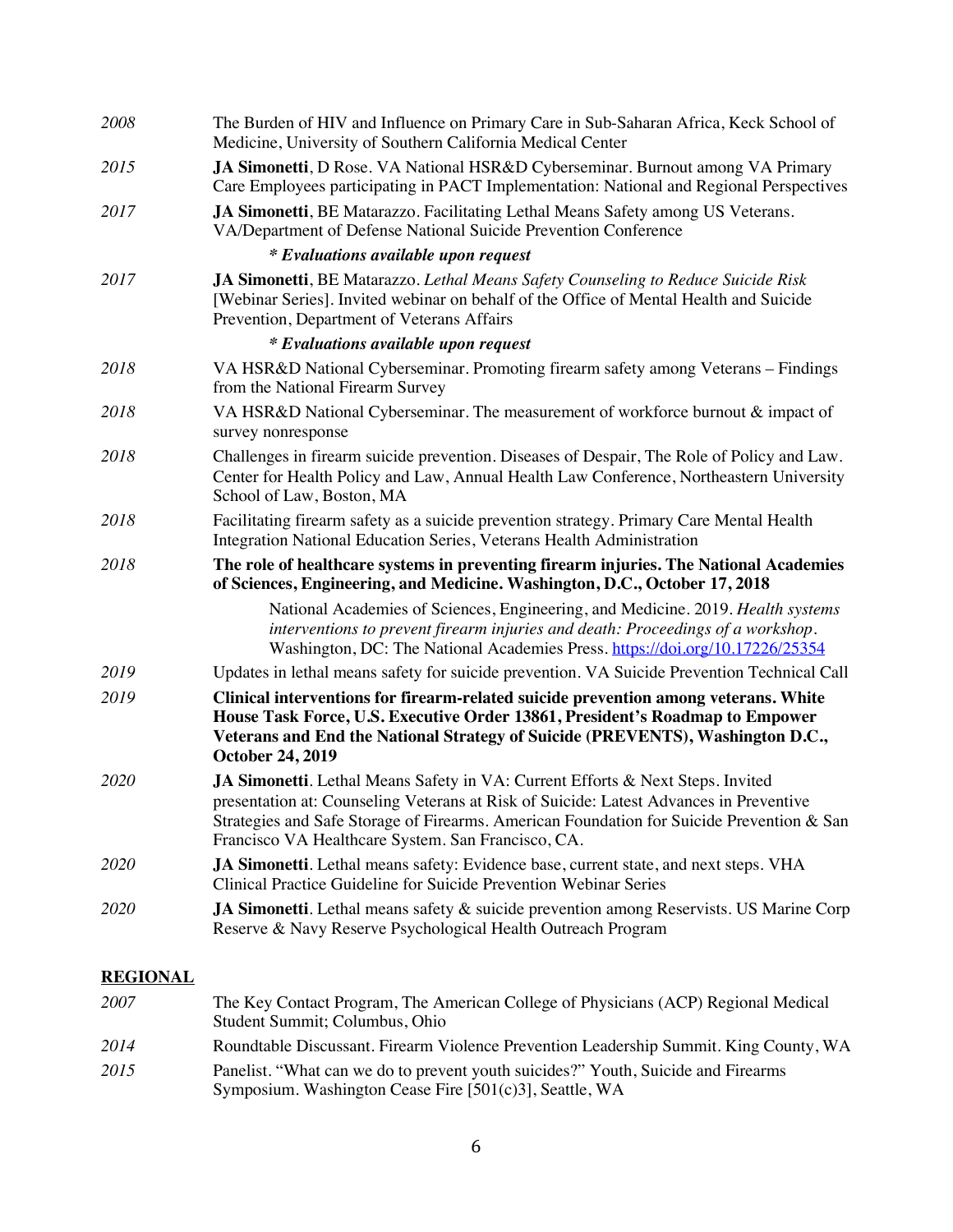| 2016 | Briefing. Suicide prevention strategies in King County, WA. Health, Housing and Human<br>Services Committee, King County City Council. Briefing No. 2016-B0095, pp.205-227 |
|------|----------------------------------------------------------------------------------------------------------------------------------------------------------------------------|
| 2016 | Briefing. Suicide prevention strategies in King County, WA. Board of Health, King County<br>City Council. Briefing No. 16-B10                                              |
| 2018 | Panelist. Firearms and Suicide Prevention. 2018 Bridging the Divide Summit, Suicide<br>Prevention Coalition of Colorado, Regis University, Denver, CO                      |
| 2019 | Panelist. Engaging with the community to prevent firearm suicide. 2019 Bridging the Divide<br>Summit, Suicide Prevention Coalition of Colorado, Fort Collins, CO           |

### **LOCAL**

| 2008        | The State of Global Health, The Ohio State University Medical Center                                                                                                                             |
|-------------|--------------------------------------------------------------------------------------------------------------------------------------------------------------------------------------------------|
| 2009        | Spotlight on Clinical Cases, Grand Rounds, Department of Medicine, Univ. of Pittsburgh                                                                                                           |
| 2010        | Prevalence of PTSD in Returning Military Service Members, Division of General Internal<br>Medicine Noon Conference, University of Pittsburgh                                                     |
| 2010        | Human Trafficking, Commercial Sex Workers and HIV, Global Health Noon Conference<br>Series, Department of Medicine, University of Pittsburgh                                                     |
| 2012        | Global Health Year in Review, Division of General Internal Medicine Faculty Journal Club,<br>University of Pittsburgh                                                                            |
| 2016        | Preliminary evaluation of Seattle Children's Hospital community-based firearm safety<br>events. Coalition for Gun Violence Prevention, Seattle Children's Hospital                               |
| 2016        | Using geospatial methods to analyze neighborhood predictors of injury risk. School of<br>Public Health, University of Washington, Seattle, WA                                                    |
| 2017        | Promoting lethal means safety among Veterans – Challenges and opportunities. Program for<br>Injury Prevention, Education and Research (PIPER), University of Colorado School of<br>Public Health |
| 2018        | Panelist. VA-Community Collaboration in Veteran Access to Care Rounds, Denver VA<br><b>Medical Center</b>                                                                                        |
| 2019        | Grand Rounds, Division of Hospital Medicine, University of Colorado School of Medicine.<br>Reducing firearm-related suicide risk among hospitalized patients.                                    |
| <i>2020</i> | VHA COIN Research Fellowship Series. "Telling your Career Development Award story."<br>Aurora, CO.                                                                                               |
| <i>2020</i> | Grand Rounds, Suicide at the end of life. Rocky Mountain Regional VA Medical Center<br>(joint COIN-MIRECC-GRECC Grand Rounds)                                                                    |
|             |                                                                                                                                                                                                  |

#### **TEACHING RESPONSIBILITIES**

*2016-present* Ward teaching attending (8-12 weeks/year), Hospital Medicine Service, Rocky Mountain Regional VA Medical Center, Aurora, CO

# **ONLINE**

- *2016-present* Social Determinants of Health Fast Facts Applying evidence-based strategies to clinical care. *Journal of General Internal Medicine* Online Content. Available at: www.sgim.org/web-only/social-determinants-of-health
- *2017-present* **Lecturer,** *Lethal Means Safety Counseling to Reduce Suicide Risk.* Veterans Affairs Talent Management System Online Curriculum. Available at: www.tms.va.gov*; https://www.train.org/main/course/1075258/*

#### **NATIONAL**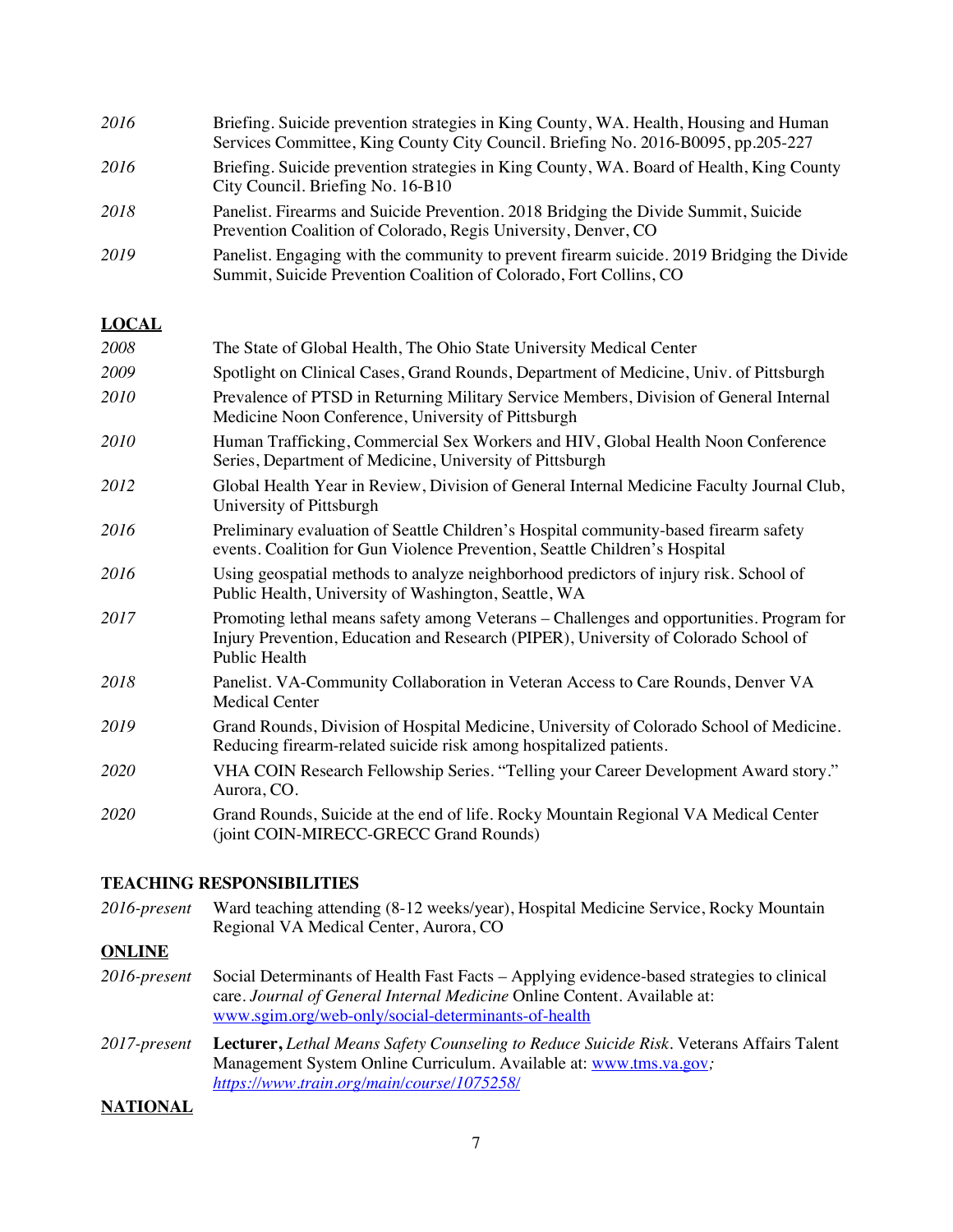*2017* **Instructor/Lecturer**, Facilitating lethal means safety among at-risk Veterans. Training to ~300 VHA Suicide Prevention Coordinators.

#### *\* Evaluations available upon request*

# **HEALTHCARE STAFF**

*2017* **Content designer**, Basic firearm knowledge and safety skills. Designed content to teach VA suicide prevention staff basic firearm knowledge and safety-related skills to enhance skills in lethal means safety counseling.

*\* Evaluations available upon request*

#### **RESIDENTS**

| Lecturer, Ambulatory Clerkship, Internal Medicine Residency, University of Pittsburgh                                                                                                        |
|----------------------------------------------------------------------------------------------------------------------------------------------------------------------------------------------|
| <b>Content:</b> Utilizing Systems-Based Practice in the Management of Diabetes                                                                                                               |
| Lecturer, Internal Medicine Residency Pre-Clinic Conference, Division of General Internal<br>Medicine, University of Pittsburgh                                                              |
| <b>Content:</b> Peri-Operative Evaluation & Management                                                                                                                                       |
| Lecturer, Ambulatory Clerkship, Internal Medicine Residency, University of Pittsburgh                                                                                                        |
| <b>Content:</b> (1) The Effect of the Affordable Care Act on Primary Care; (2) The History of US<br>Healthcare, Healthcare Insurance, and Reform                                             |
| Mentor/Facilitator, Evidence-Based Medicine Residency Journal Club, Division of General<br>Internal Medicine, University of Pittsburgh                                                       |
| Developer/Instructor, Practice and Quality Improvement curriculum, primary care<br>residency immersion block, Division of General Internal Medicine, University of<br>Washington             |
| <i>*</i> Evaluations available upon request                                                                                                                                                  |
| Developer/Instructor, Community Health Needs Assessment & Advocacy curriculum,<br>primary care residency immersion block, Division of General Internal Medicine, University<br>of Washington |
| <i>*</i> Evaluations available upon request                                                                                                                                                  |
| Lecturer, Discussing lethal means safety as a suicide prevention strategy. Psychiatry<br>Residency Training Program, University of Colorado School of Medicine                               |
| <i>*</i> Evaluations available upon request                                                                                                                                                  |
|                                                                                                                                                                                              |

### **MEDICAL STUDENTS**

| 2011      | <b>Instructor</b> , Residency Preparation Course, School of Medicine, University of Pittsburgh                                                  |
|-----------|-------------------------------------------------------------------------------------------------------------------------------------------------|
| 2011      | <b>Instructor</b> , Advanced Physical Examination Course, School of Medicine, University of<br>Pittsburgh                                       |
| 2011-2012 | <b>Instructor</b> , Advanced Medical Interviewing Course, School of Medicine, Univ of Pittsburgh                                                |
| 2019-     | <b>Lecturer</b> , VA Sequential Teaching (VAST) Program, University of Colorado School of<br>Medicine. Content: Suicide among American Veterans |
|           | <i>* Evaluations available upon request</i>                                                                                                     |

#### **MENTORSHIP**

- *2015-19* Renae Tessem (Undergraduate Research Intern); Harborview Injury Prevention Summer Research Program
	- *\* Awarded best research poster presentation.* 2015 Harborview Injury Prevention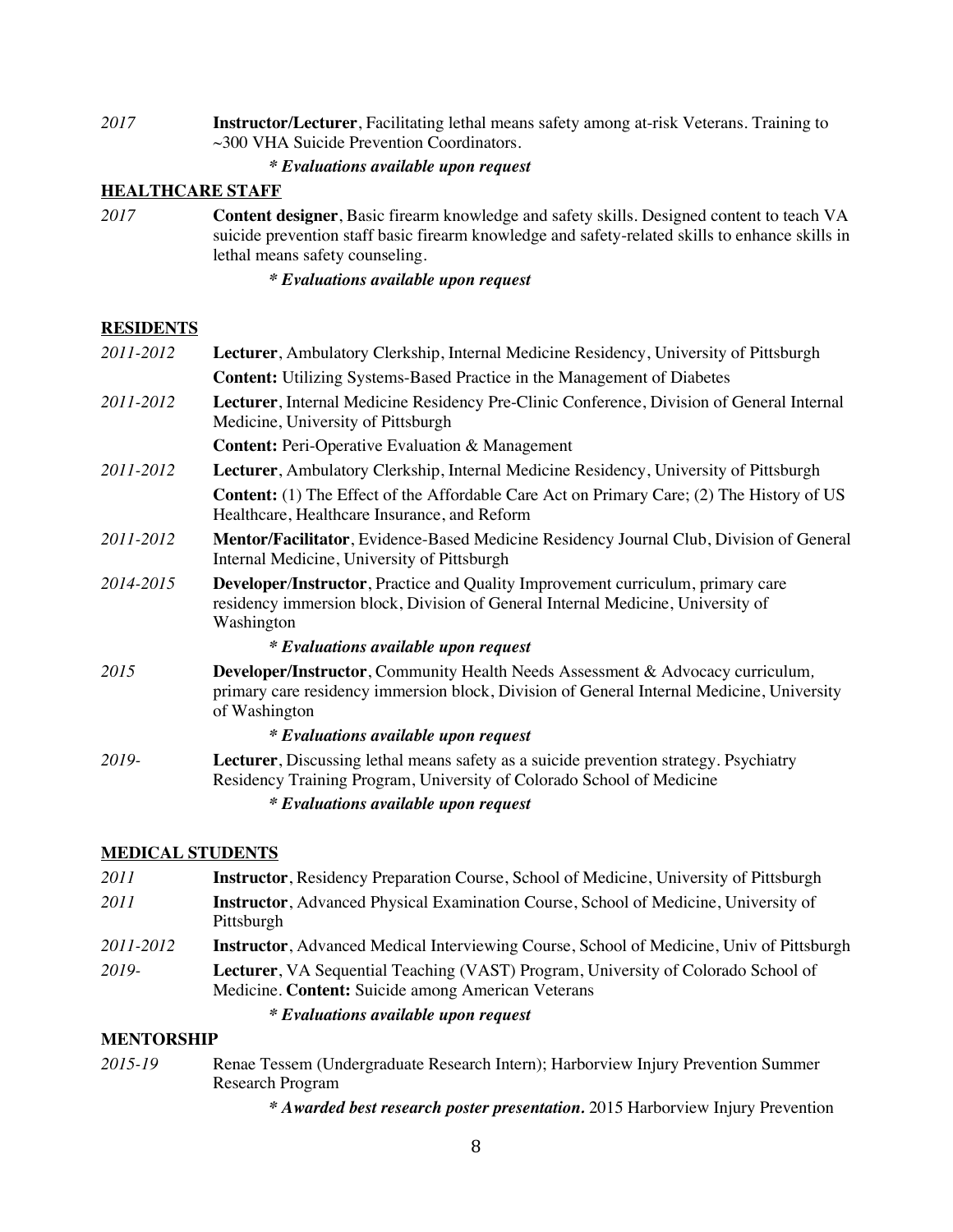|           | & Research Center Research Day                                                                                                                                                                                                                                               |
|-----------|------------------------------------------------------------------------------------------------------------------------------------------------------------------------------------------------------------------------------------------------------------------------------|
| 2015-17   | Cassie King, BS (MPH candidate); Seattle Children's Hospital; George Washington<br>University School of Public Health                                                                                                                                                        |
|           | * Research poster presentation; annual Pediatric Academic Society Meeting, 2016                                                                                                                                                                                              |
|           | * Oral abstract presentation at the Injury Free Conference Annual Meeting, 2016                                                                                                                                                                                              |
| 2015-2016 | Seattle Children's Hospital Firearm Injury Prevention Research Team                                                                                                                                                                                                          |
|           | * Recruited, trained and mentored 11 University of Washington undergraduate<br>students working on multiple firearm injury prevention interventions and research<br>projects at Seattle Children's Hospital and the Harborview Injury Prevention &<br><b>Research Center</b> |
| 2017-19   | Kinnear Theobald, MD; Hospital Medicine Program, Rocky Mountain Regional VA<br>Medical Center, Denver, CO                                                                                                                                                                    |
| 2019-2020 | Evan Manning, MD; Research abstract for 2020 American Heart Association Annual<br>Conference; Research abstract and oral presentation at 2020 Mountain West Regional<br>Society of General Internal Medicine Conference                                                      |
| 2019-     | Claire Houtsma, PhD; VHA Career Development Award-1; grant development and project<br>implementation; Acceptability and Feasibility of a Peer-to-Peer Firearm-Specific Means<br>Safety Intervention                                                                          |
| 2019-     | Gabriela K Khazanov, PhD; VHA Career Development Award-2; grant development and<br>project implementation; Contingency Management for Means Safety                                                                                                                           |
| 2020-     | Joseph Wertz, BS; UCLA School of Medicine; Grant development and project<br>implementation; Development, implementation, and evaluation of a firearm-safety<br>counseling module for medical students                                                                        |

# **RESEARCH FUNDING**

| 1IK2HX002861-01A2 VHA Career Development Award-2 (PI: Simonetti)<br>VA Health Services Research & Development<br>Development & Testing of a Veteran-Centered Lethal Means Safety Suicide Prevention Intervention<br>This study aims to develop and test a lethal means safety intervention in VHA ED settings | \$1,045,294<br><b>PENDING</b> |
|---------------------------------------------------------------------------------------------------------------------------------------------------------------------------------------------------------------------------------------------------------------------------------------------------------------|-------------------------------|
| <b>VHA VISN 4 MIRECC (PI: Khazanov)</b>                                                                                                                                                                                                                                                                       | \$25,000                      |
| <b>Contingency Management for Means Safety</b>                                                                                                                                                                                                                                                                | 10/1/20-9/30/21               |
| This study will assess potential utility for monetary incentives in promoting engagement with a variety of<br>lethal means safety counseling resources among firearm owners                                                                                                                                   |                               |
| University of California Firearm Violence Research Center (PI: Holland)                                                                                                                                                                                                                                       | \$10,000                      |
| Development, implementation, and evaluation of a firearm safety counseling<br>module for medical students                                                                                                                                                                                                     | 08/01/2020-12/31/2021         |
| 3R01AG059613-02S1 (PI: Betz)                                                                                                                                                                                                                                                                                  | \$199,113                     |
| <b>National Institute on Aging, National Institutes of Health</b><br>Decision making among older adults: "Firearm retirement"                                                                                                                                                                                 | $09/21/20 - 06/30/21$         |
| Goals: To: (1) explore diverse stakeholder perspectives to develop a conceptual framework of firearm<br>retirement and compare emerging concepts/constructs to theoretical frameworks informing driving<br>retirement; and (2) develop a culturally competent prototype intervention                          |                               |

| VA Health Services Research & Development (PI: Monteith)           | \$199,010       |
|--------------------------------------------------------------------|-----------------|
| Perspectives of female veterans, VHA providers, and family members | 10/1/20-9/30/22 |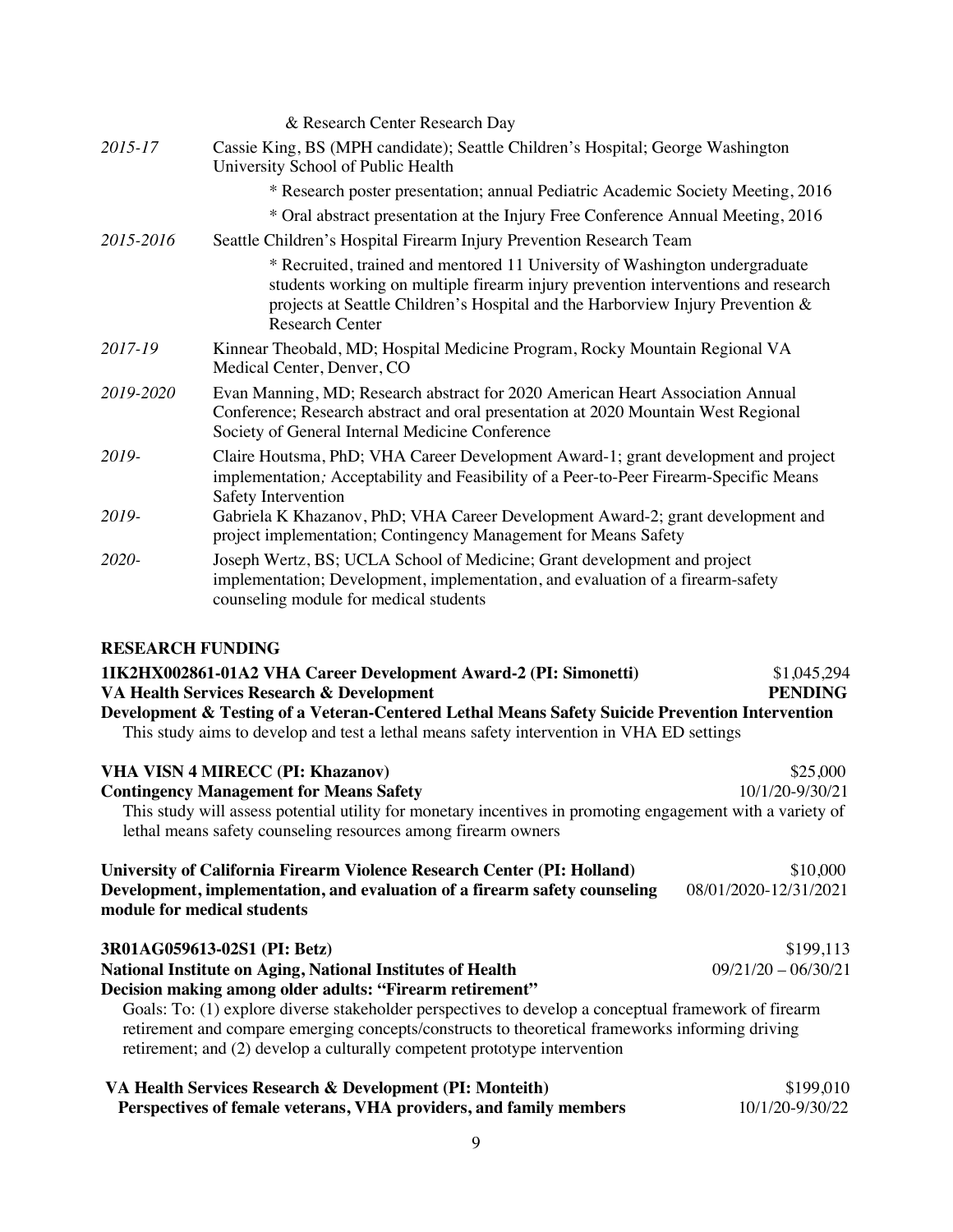# **on preventing firearm-inflicted suicides among female veterans**

This study seeks to explore female Veterans' perspectives regarding firearm suicide, the perspectives of their family, and perspectives of their mental health and primary care providers

| Veterans Access Research Consortium (VARC) (PI: Ho, Kaboli, Shimada, Saini)<br>Multi-center core aiming to accelerate health services research related to access<br>and to build a community of researchers with the goal of improving access to care for veterans                                                                                                                                                                   | \$1,000,000<br>Jan 2020-2022 |
|--------------------------------------------------------------------------------------------------------------------------------------------------------------------------------------------------------------------------------------------------------------------------------------------------------------------------------------------------------------------------------------------------------------------------------------|------------------------------|
| Division of Hospital Medicine, University of Colorado School of Medicine (PI: Simonetti)<br>Prevalence and acceptability of firearm-related lethal means safety counseling<br>in clinical settings                                                                                                                                                                                                                                   | \$14,143<br>FY2020           |
| This project will provide the first national estimates of the prevalence of lethal means safety counseling<br>and acceptability of counseling across specific scenarios and settings                                                                                                                                                                                                                                                 |                              |
| VA Office of Mental Health & Suicide Prevention (PI: Dobscha)<br>Training primary care providers to deliver means safety messaging to<br>Veterans at risk for suicide                                                                                                                                                                                                                                                                | \$246,000<br>FY2018-19       |
| Demonstration project to implement lethal means safety counseling among VHA primary care providers                                                                                                                                                                                                                                                                                                                                   |                              |
| VA Offices of Veterans Access to Care and Rural Health (PI: Simonetti)<br>Developing best practices for VHA subspecialty e-consultation<br>Aims: 1) Refine 'best practices' recommendations and support tools to increase e-consult utilization, 2)<br>assess changes in specialty and facility-specific utilization secondary to intervention, and 2) estimate<br>program return on investment                                      | \$462,199<br>FY2017-18       |
| VA Offices of Veterans Access to Care and Rural Health (PI: Sasson)<br><b>Emergency department tele-mental health implementation</b><br>Pilot an ED after hours tele-mental health program to increase access to emergency psychiatric risk<br>assessments and same-day mental health resources for rural veterans                                                                                                                   | \$350,000<br>FY2017-18       |
| VA Office of Research and Development (PI: Oslin; co site-PI: Simonetti, Brenner)<br><b>PRIME Care (PRecision medicine In MEntal health Care)</b><br>Multi-site, randomized clinical trial assessing effectiveness of pharmacogenetics testing in treating major<br>depressive disorder.                                                                                                                                             | \$267,573<br>4/2017-3/2022   |
| VA Offices of Rural Health and Suicide Prevention (co-PI: Bahraini; Mohatt)<br><b>Collaborative Rural Access Solution for Rural Veteran Suicide Prevention</b><br>Build on existing work and partnerships to establish an enterprise-wide, population health approach to<br>addressing suicide among rural Veterans.                                                                                                                 | \$6,687,980<br>FY2017-2021   |
| Harborview Medical Center, University of Washington (PI: Simonetti)<br><b>Suicide Prevention Needs Assessment Program</b><br>Aims 1) Design and field a needs assessment survey to assess suicide prevention experiences, current<br>practices, and perceived resource needs in the King County Public School System; and 2) design web-<br>based content focusing on suicide prevention and outreach in Northwest Washington State. | \$50,000<br>11/2015-10/2016  |

**BIBLIOGRAPHY** 

**Manuscripts in refereed journals**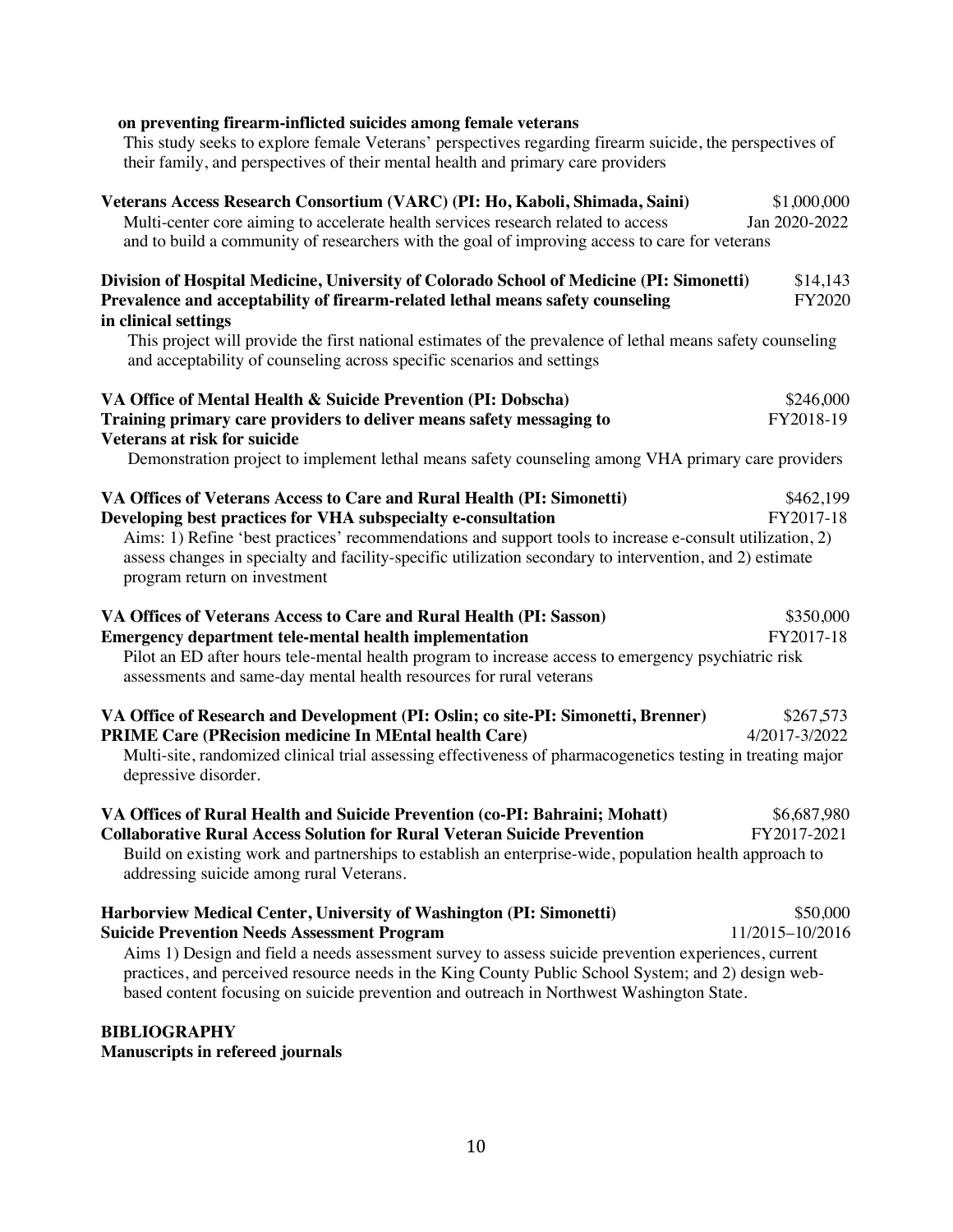- *1.* **Simonetti JA**, Fine MJ, Simak D, Chen Y, Hess R. Racial comparisons of diabetes care and intermediate outcomes in a patient-centered medical home. *Diabetes Care.* 2014 Apr;37(4):993-1001. doi: 10.2337/dc13-1332
- *2.* **Simonetti JA**, Gingo M, Kingsley L, Kessinger C, Lucht L, Balasubramani GK, Leader JK, Huang L, Greenblatt R, Dermand J, Kleerup EC, Morris A. Pulmonary function in HIV-infected recreational drug users in the era of anti-retroviral therapy. *J AIDS Clin Res.* 2014;5(11):365. doi: 10.4172/2155- 6113.1000365
- *3.* Helfrich CD, Dolan E, **Simonetti JA**, Reid RJ, Joos S, Wakefield BJ, Schectman G, Stark R, Fihn SD, Harvey HB, Nelson K. Elements of team-based care in a patient-centered medical home initiative are associated with lower burnout among VA primary care employees. *J Gen Intern Med*. 2014 Jul 29; Supp 2:S659-666. doi: 10.1007/s11606-013-2702-z
- *4.* **Simonetti JA**, Mackelprang JL, Rowhani-Rahbar A, Zatzick D, Rivara FP. Psychiatric comorbidity, suicidality, and in-home firearm access among a nationally representative sample of adolescents. *JAMA Psych.* 2015 Feb;72(2):152-9. doi: 10.1001/jamapsychiatry.2014.1760
- *5.* **Simonetti JA,** Lapham GT, Williams EC. Association between receipt of brief alcohol intervention and quality of care among veteran outpatients with unhealthy alcohol use. *J Gen Intern Med.* 2015 Aug;30(8):1097-104. doi: 10.1007/s11606-015-3218-5
- *6.* Rowhani-Rahbar A, Zatzick D, Wang J, Mills BM, **Simonetti** J**A**, Fan M, Rivara FP. Firearm-related hospitalization and risk of subsequent violent injury, death, or crime perpetration: A cohort study. *Ann Intern Med.* 2015;162(7):492-500. doi:10.7326/M14-2362
- *7.* Mills BM, Rowhani-Rahbar A, **Simonetti JA**, Vavilala M. Facility characteristics and in-hospital pediatric mortality due to severe traumatic brain injury. *J Neurotrauma.* 2015; Jun 1;32(11):841-6. doi: 10.1089/neu.2014.3733
- *8.* **Simonetti JA**, Rowhani-Rahbar A, Mills BM, Young B, Rivara FP. State firearm legislation and nonfatal firearm injuries. *Am J Public Health*. 2015 Aug;105(8):1703-9. doi: 10.2105/AJPH.2015.302617
- *9.* Rowhani-Rahbar A, **Simonetti JA**, Rivara FP. Effectiveness of interventions to promote safe firearm storage: A systematic review. *Epidemiol Rev* (2016) 38 (1): 111-124. doi: 10.1093/epirev/mxv006
- *10.* Nelson K, Schwartz G, Hernandez S, **Simonetti JA**, Curtis I, Fihn SD. The association of neighborhood environment and mortality: Results from a national study of Veterans. *J Gen Intern Med.* 2016 Aug; 26(8): 862–867. doi:10.1007/s11606-011-1710-0
- *11.* **Simonetti JA**, Sylling P, Nelson K, Taylor L, Mohr DC, Curtis I, Schectman G, Fihn SD, Helfrich CD. Patient-centered medical home implementation and burnout among VA primary care employees. *J Ambul Care Manage*. 2016 Nov 23. doi: 10.1097/JAC.0000000000000160
- *12.* Helfrich CD, **Simonetti JA**, Clinton W, Wood G, Taylor L, Schectman G, Stark R, Fihn SD, Nelson KM. The association of team-specific workload and staffing with odds of burnout among VA primary care team members. *J Gen Intern Med*. 2017 Feb 23. doi: 10.1007/s11606-017-4011-4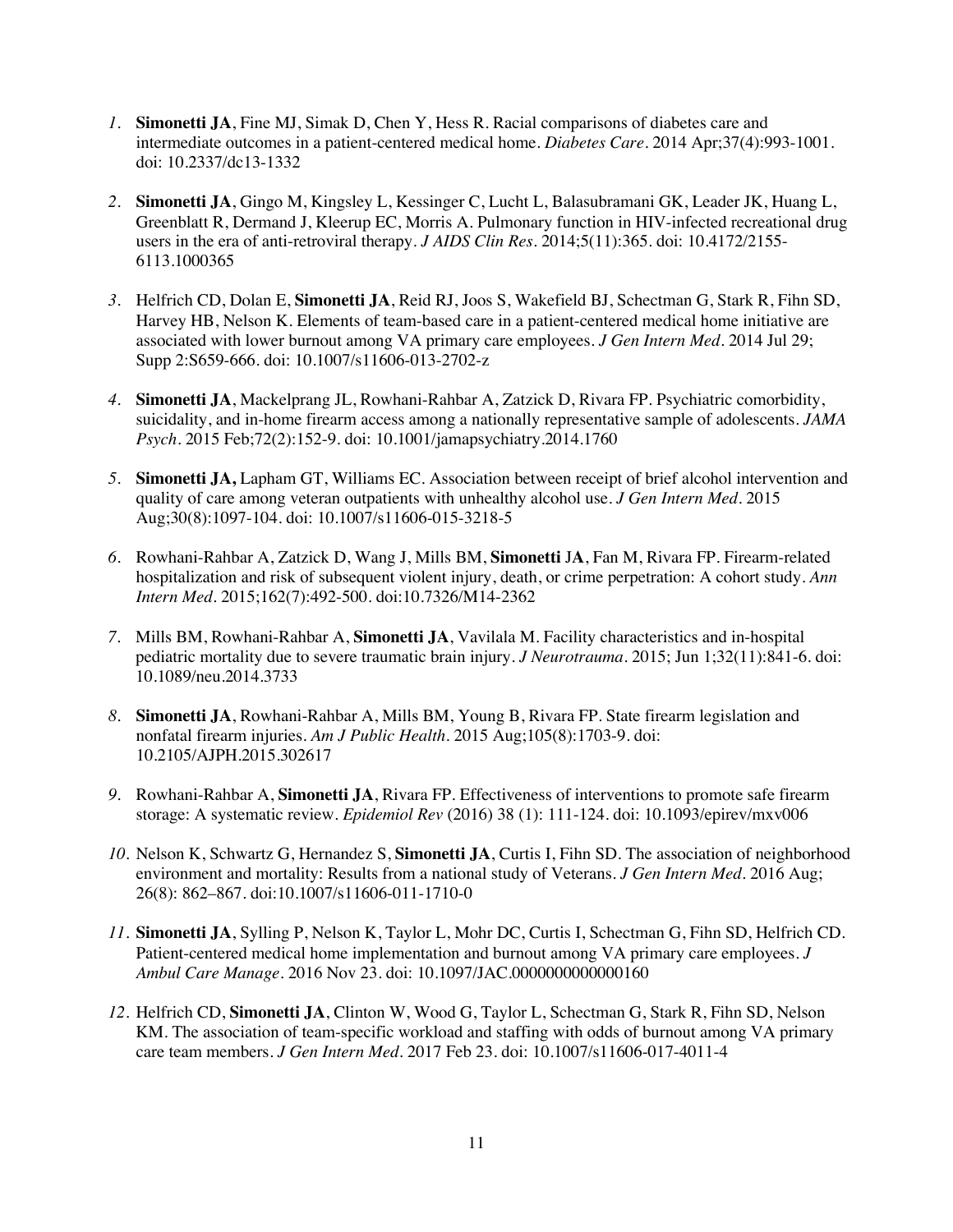- *13.* Rowhani-Rahbar A, Fan M, **Simonetti JA**, Lyons V, Wang J, Zatzick D, Rivara FP. Violence perpetration among patients hospitalized for unintentional and assault-related firearm injury: a casecontrol and a cohort study. *Ann Intern Med*. 2016 Dec 20;165(12):841-847. doi:10.7326/M16-1596
- *14.* **Simonetti JA**, Theis MK, Rowhani-Rahbar A, Ludman E, Grossman D. Firearm storage practices in households of adolescents with and without mental illness. *Journal of Adol Health,* 2017 Nov;61(5):583-590. doi:10.1016/j.jadohealth.2017.05.017
- *15.* R Matzopoulos, **JA Simonetti**, M Prinsloo, I Neethling, P Groenewald, J Dempers, L J Martin, A Rowhani-Rahbar, J E Myers, M L Thompson. A retrospective time trend study of firearm and nonfirearm homicide in Cape Town from 1994-2013. *South African Medical Journal* 2018;108(3):197- 204. doi:10.7196/SAMJ.2018.v108i3.12756
- *16.* **Simonetti JA**, Rowhani-Rahbar A, King C, Bennett E, Rivara FP. Evaluation of a community-based safe firearm and ammunition storage event. *Inj Prev*. 2018 Jun;24(3):218-223. doi: 10.1136/injuryprev-2016-042292. Epub 2017 Jun 22
- *17.* Simckes M, **Simonetti JA**, Moreno M, Rivara FP, Rowhani-Rahbar A. Access to a loaded gun without parental permission and school-based victimization: Results of a national survey. *Journal of Adol Health.* 2017 Jun 23. doi: 10.1016/j.jadohealth.2017.03.022. Epub 2017 Jun 24
- *18.* Manchanda EC, Azrael D, **Simonetti JA**, Miller M. Firearm ownership among American Veterans: Findings from the 2015 National Firearm Survey. *Inj Epidemiology.* (2017) 4:33. doi 10.1186/s40621- 017-0130-7
- *19.* Rowhani-Rahbar A, Lyons VH, **Simonetti JA**, Azrael D, Miller M. Formal firearm training among adults in the USA: Results of a national survey. *Inj Prev*. 2017 Jul 11. doi: 10.1136/injuryprev-2017- 042352. Epub 2017 Jul 11
- *20.* **Simonetti JA**, Azrael M, Miller M. Firearm storage practices, risk perceptions, and planned suicide prevention actions among U.S. Veterans with and without self-harm risk factors. *Suicide Life Threat Behav*. 2018 Apr 15. doi: 10.1111/sltb.12463
- *21.* Rowhani-Rahbar A., Azrael D, Lyons V, **Simonetti JA**, Miller M. Loaded handgun carrying among US adults, 2015. *Am J Public Health.* 2017 Dec;107(12):1930-1936. doi: 10.2105/AJPH.2017.304072. Epub 2017 Oct 19
- *22.* Trivedi RB, Post EP, Piegari R, **Simonetti JA**, Boyko EJ, Asch SM, Mori A, Arnow BA, Fihn SD, Nelson KM, Maynard C. Mortality among Veterans with major mental illnesses seen in primary care: Results of a national study of Veteran deaths. *J Gen Intern Med,* 2020 Jan;35(1):112-118. doi: 10.1007/s11606-019-05307-w
- *23.* **Simonetti JA**, Azrael D, Rowhani-Rahbar A, Miller M. Firearm storage practices among American Veterans. *Am J Prev Med.* 2018 Oct;55(4):445-454. doi: 10.1016/j.amepre.2018.04.014. Epub 2018 Aug 27. PubMed PMID: 30166080
- *24.* DeCou C, Simeona C, Lyons V, Rowhani-Rahbar A, Vavilala M, Vercollone L, **Simonetti JA**. Suicide prevention experiences, knowledge, and training among school-based counselors and nurses in King County, Washington. *Health Behavior and Policy Review*. 6. 232-241. doi.org/10.14485/HBPR.6.3.3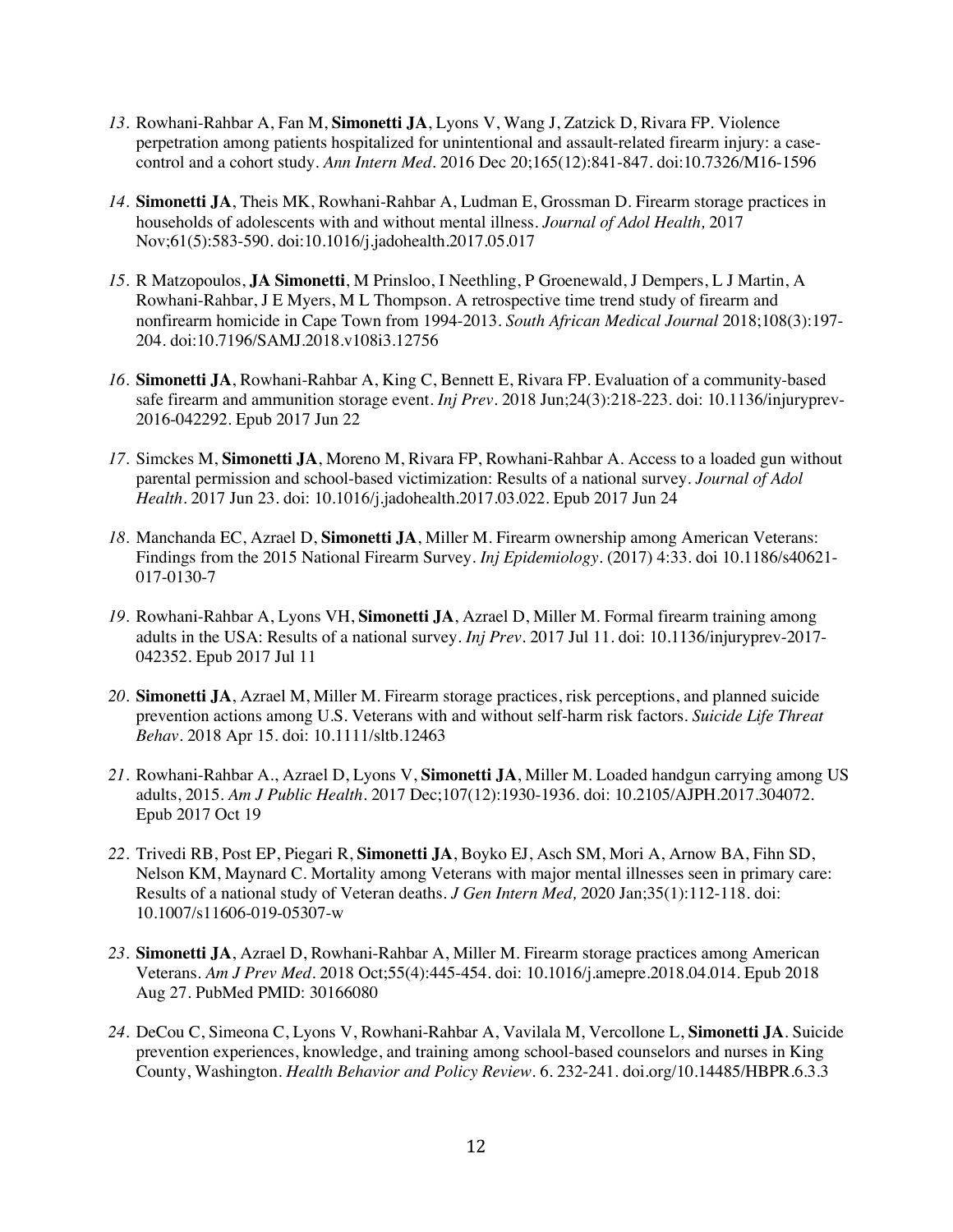- *25.* **Simonetti JA**, Simeona C, Ghallager C, Bennett E, Rivara FP, Rowhani-Rahbar A. Preferences for firearm locking devices and device features among participants in a community-based firearm safety event. *West J Emerg Med.* 2019 Jul; 20(4): 552–556
- *26.* **Simonetti JA**, Piegari R, Maynard C, Brenner L, Mori A, Post E, Nelson K, Trivedi R. Characteristics and injury mechanisms of Veteran primary care suicide decedents with and without diagnosed mental illness; 2000-2014. *J Gen Intern Med.* 2020 Mar 26. doi: 10.1007/s11606-020-05787-1
- *27.* King A, **Simonetti JA**, Bennett E, Simeona C, Stanek L, Roxby A, Rowhani-Rahbar A. Firearm storage practices in households with children: A survey of community-based firearm safety event participants. *Preventive Medicine, 2020,* https://doi.org/10.1016/j.ypmed.2019.105952
- *28.* Monteith L, Holliday R, Dorsey-Holliman B, Brenner LA, **Simonetti JA**. Understanding female Veterans' experiences with firearms across the lifespan. *J Clin Psychol.* 2020 Mar 30. doi: 10.1002/jclp.22952
- *29.* **Simonetti JA**, Dorsey-Holliman B, Holliday R, Brenner LA, Monteith L. Firearm-related experiences and perceptions among United States male Veterans: A qualitative interview study. *PLoS One.* 2020 Mar 10;15(3):e0230135. doi: 10.1371/journal.pone.0230135
- *30.* **Simonetti JA**, Clinton W, Taylor L, Mori A, Curtis I, Fihn SD, Helfrich C, Nelson K. The impact of survey non-response on estimates of health care employee burnout. *Healthc (Amst).* 2020 Sep;8(3):100451. doi: 10.1016/j.hjdsi.2020.100451
- *31.* Whittington M, Ho M, Kirsch S, Kenney R, Todd-Stenberg J, Au D, **Simonetti JA.** Electronic specialty consultations associated with lower healthcare costs than face-to-face specialty consultations. *Am J Managed Care, In Press*
- *32.* Leonard C, Kenney R, Lee M, Greene P, Whittington M, Kirsch S, Ho M, Sayre G, **Simonetti JA**. Identifying best practices in e-consultation. *J Gen Intern Med, Under Review*
- *33.* Lee M, Leonard C, Greene P, Kenney R, Whittington M, Kirsch S, Ho M, Sayre G, **Simonetti JA**. Perceptions of VA primary care clinicians toward electronic consultation-related workload burden – a qualitative analysis. *JAMA Netw Open.* 2020;3(10):e2018104. doi:10.1001/jamanetworkopen.2020.18104
- *34.* Hoyt T, Holliday R, **Simonetti JA**, Monteith LM. Firearm lethal means safety with military personnel and veterans: A collaborative, patient-centered approach. *Professional Psychology: Research and Practice, In Press*
- *35.* Dobscha S, Clark KD, Newell S, Kenyon E, Karras E, **Simonetti JA**, Gerrity M. Strategies for discussing firearms storage safety in primary care: Veteran perspectives. *J Gen Intern Med. In Press*
- *36.* Newell S, Kenyon E, Clark K, **Simonetti JA,** Elliot V, Rynerson A, Gerrity M, Karras E, Dobscha S. Veterans are agreeable to discussions about firearm safety in primary care*. J Am Board Fam Med, In Press*
- *37.* Hoops K, Fahimi J, Khoeur L, Studenmund C, Barber C, Barnhorst A, Betz M, Crifasi C, Davis J, Dewispelaere W, Fisher L, Howard P, Ketterer A, Marcolini E, Nestadt P, Rozel J, **Simonetti JA**, Spitzer S, Victoroff M, Williams B, Howley L, Ranney ML. Consensus driven priorities for firearm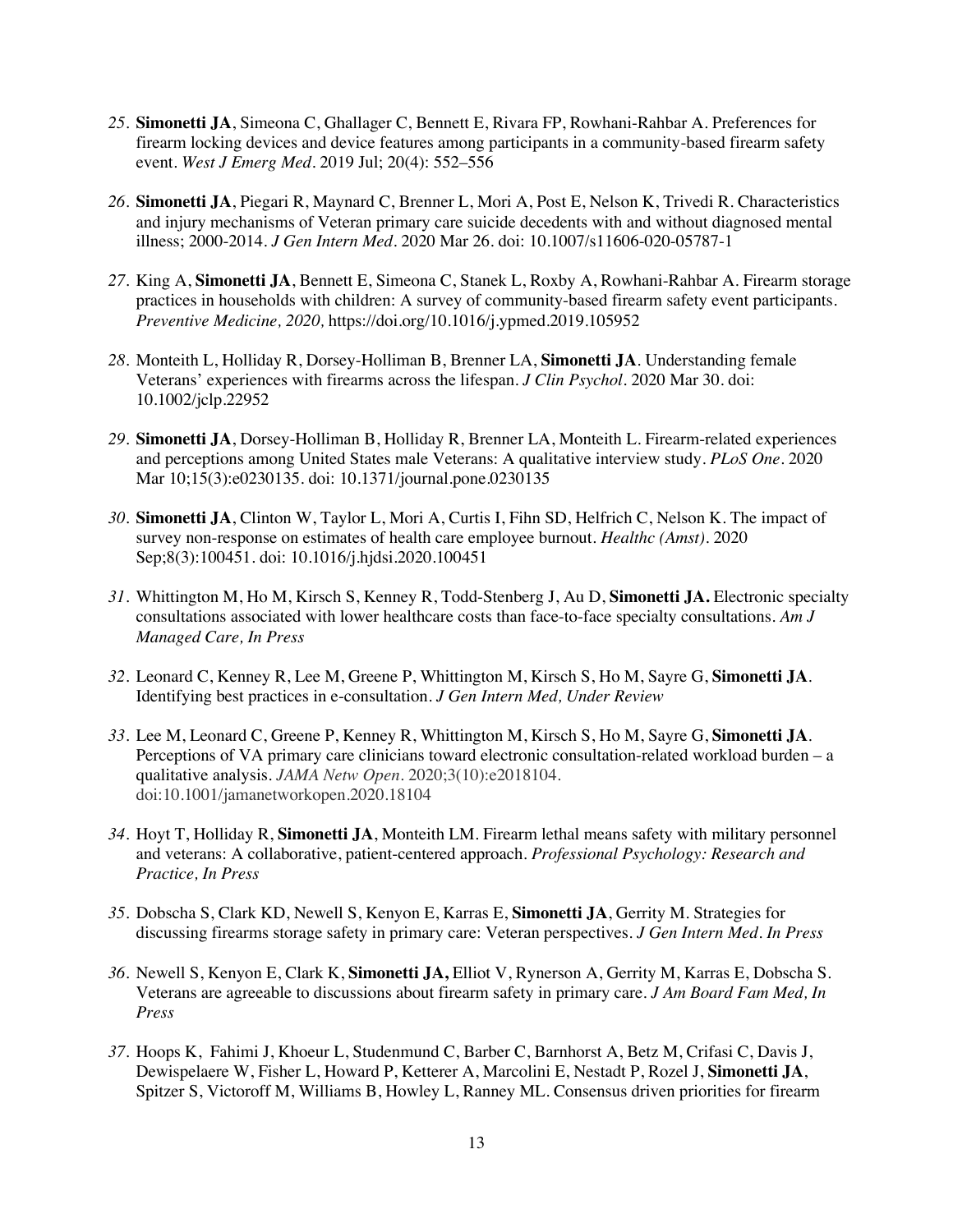injury education among medical professionals: Results of the CONFIRM Consortium. *Ann Intern Med, Under Review*

#### **Editorials / Invited commentaries**

- *1.* **Simonetti JA**. Rowhani-Rahbar A, Rivara FP. The road ahead for personalized firearms. *JAMA Intern Med*. 2017 Jan 1;177(1):9-10. doi: 10.1001/jamainternmed.2016.6718
- *2.* Anderson M, Theobald K, Hoegh M, Lublin B, **Simonetti JA**. In the literature. *The Hospitalist.*  2017;21(12):40-45
- *3.* Lane T, Ramadurai D, **Simonetti JA**. Public perceptions and awareness of palliative and comfort care. *American Journal of Medicine,* 2019, Vol 132, Issue 2, 129-131
- *4.* **Simonetti JA**, Rowhani-Rahbar A. Limiting access to firearms as a suicide prevention strategy among adults: What should clinicians recommend? *JAMA Netw Open.* 2019;2(6):e195400. doi:10.1001/jamanetworkopen.2019.5400
- *5.* **Simonetti JA**, Brenner LA. Promoting firearm safety as a suicide prevention strategy within healthcare systems: Challenges and recommendations. *Psychiatric Services, 14 Nov 2019,*  doi.org/10.1176/appi.ps.201900286
- *6.* **Simonetti JA**. Active shooter drills in American schools Should we take a step back? *JAMA Pediatrics,* 2020 Aug 31. doi:10.1001/jamapediatrics.2020.2592

#### **Abstracts & Presentations**

- *1.* **Simonetti JA**. Ride for World Health A novel approach to community health education. The Association of American Medical Colleges (AAMC) Annual Meeting, Washington DC, 2008
- *2.* Wittman C, **Simonetti JA**, Gingo MR, Fernainy K, Oleksiuk MP, McMahon DK, Weinman R, Leader JK, Kessinger CJ, Morris A. Chest-computed tomography findings in HIV-infected outpatients in the era of antiretroviral therapy. Poster Presentation: American Thoracic Society (ATS) Annual Meeting, Denver, CO, May 2011
- *3.* **Simonetti JA**, Gingo MR, Kessinger C, Lucht L, Huang L, Jones H, Hessol N, Ponath C, Greenblatt R, Dermand J, Detels R, Kleerup EC, Morris A. Pulmonary function in HIV-infected drug users in the era of anti-retroviral therapy. Poster Presentation: American Thoracic Society (ATS) Annual Meeting, San Francisco, CA, May 2012
- *4.* **Simonetti JA**, Fine MJ, Simak D, Chen Y, Hess R. Racial disparities in intermediate outcomes of diabetes care in a patient-centered medical home. Poster Presentation: Society of General Internal Medicine Annual Meeting, Orlando, FL, May 2012 Poster Presentation: Department of Medicine Annual Research Day, University of Pittsburgh, Pittsburgh, PA, May 2012
- *5.* **Simonetti JA,** Helfrich C, Dolan E, Mohr D, Stark R, Schectman G, Fihn SD, Nelson K. Self-reported burnout among primary care employees within the VA. Poster Presentation: Academy Health Annual Research Meeting, Baltimore, MD, June 2013
- *6.* Helfrich C, **Simonetti JA**, Reid R, et al. Elements of team-based care in a patient-centered medical home are associated with lower burnout among VA primary care employees. Poster Presentation: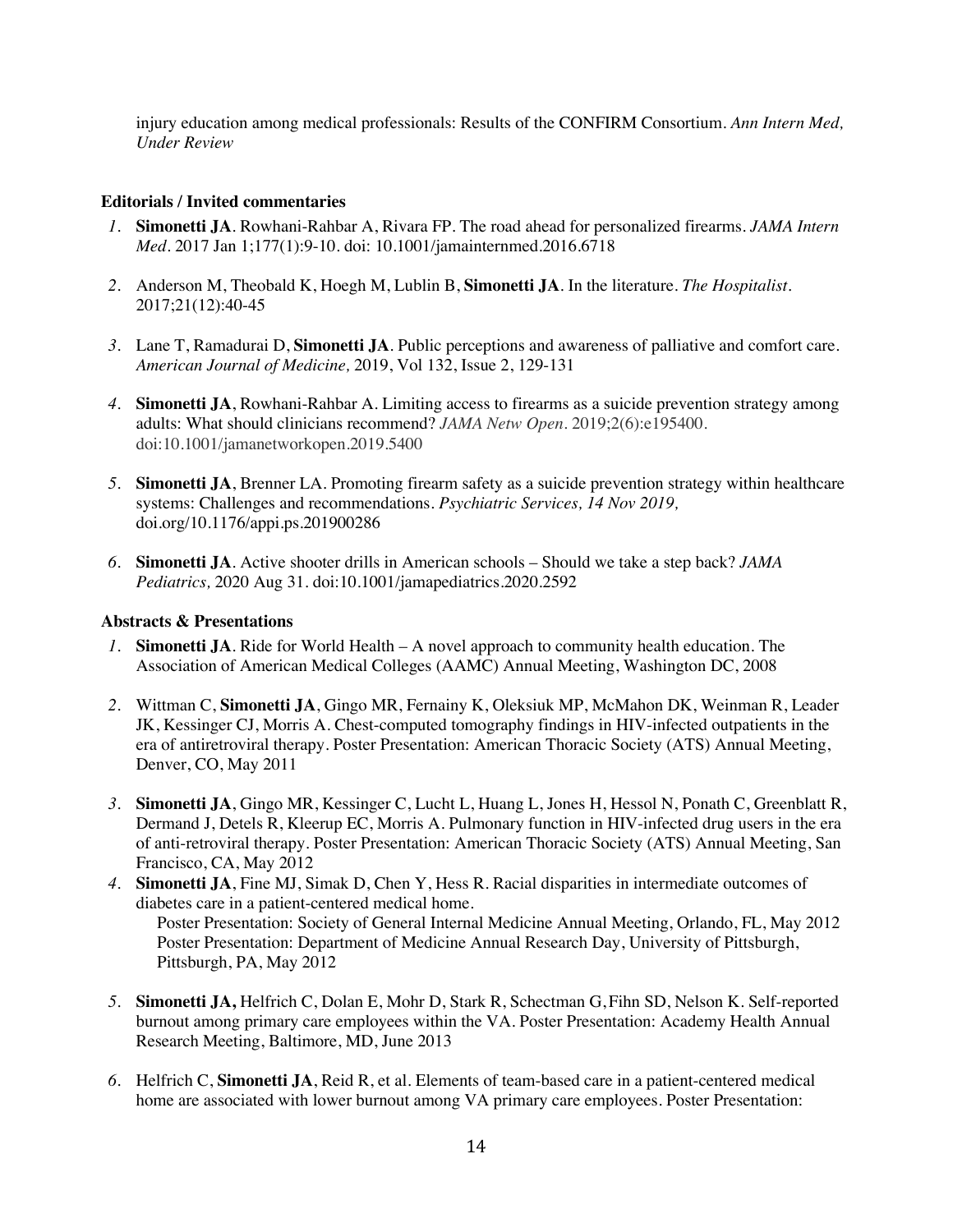Society of General Internal Medicine Annual Meeting, San Diego, CA, April 2014

- *7.* **Simonetti JA**, Lapham GT, Williams EC. Receipt of alcohol-related advice and quality of care among veteran outpatients with unhealthy alcohol use. Oral Presentation: Society of General Internal Medicine Annual Meeting, San Diego, CA, April 2014
- *8.* **Simonetti JA**, Rowhani-Rahbar A, Zatzick D, Young B, Rivara FP. State firearm legislation and nonfatal firearm injuries. Oral Presentation: Society of General Internal Medicine Annual Meeting, San Diego, CA, April 2014
- *9.* **Simonetti JA**, Mackelprang JL, Rowhani-Rahbar A, Zatzick D, Rivara FP. Firearm access among adolescents at risk for suicide. Platform Presentation: Pediatric Academic Societies Annual Meeting, Vancouver, Canada, 2014 Poster Presentation: Northwest Regional Meeting, Society of General Internal Medicine, Seattle, WA, February 2014 *\* Awarded best research poster presentation*
- *10.* Mills BM, **Simonetti JA**, Rowhani-Rahbar A. Firearm-related injuries and in-hospital mortality. *Inj Prev* 06/2015; 21(Suppl 2):A7-A7. doi: 10.1136/injuryprev-2015-041654.20. Poster Presentation: The Society for Advancement of Violence and Injury Research Annual Meeting, New Orleans, LA, 2015
- *11.* **Simonetti JA**, Sylling P, Nelson K, Taylor L, Mohr DC, Curtis I, Schectman G, Fihn SD, Helfrich CD. Patient-centered medical home implementation and burnout among VA primary care employees Plenary Presentation: Northwest Regional Meeting 2015, Society of General Internal Medicine Poster Presentation: Annual Meeting 2015, Society of General Internal Medicine, Toronto, CA Poster Presentation: Annual Meeting 2015, Academy Health, Minneapolis, MN Poster Presentation: 2015 VA HSRD National Conference, Philadelphia, PA
- *12.* Nelson K, Schwartz G, Hernandez S, **Simonetti JA**, Curtis I, Fihn SD. The association of neighborhood environment and mortality: Results from a national study of Veterans. Oral Presentation: Annual Meeting 2015, Society of General Internal Medicine, Toronto, CA Oral Presentation: Annual Meeting 2015, Academy Health, Minneapolis, MN Oral Presentation: 2015 VA HSRD National Conference, Philadelphia, PA
- *13.* Finnerty-Ludwig C, Wu G, **Simonetti JA**, Talic B, Bomsztyk M, Vanderwarker C. Early evaluation of a quality improvement project targeting formal documentation of end of life preferences among medically complex veterans. Oral presentation: American College of Physicians Scientific Scholarship Day 2015, Seattle, WA
- *14.* Johnson V, Helfrich C, **Simonetti JA**, Au D, Kirsh S, Young B. Comparing rural and urban primary care staff perceptions of SCAN-ECHO. Poster presentation: 2015 National VA HSR&D Conference, Philadelphia, PA
- *15.* Tessem R, Mills B, King C, Bennett E, Rowhani-Rahbar A, Rivara FP, **Simonetti JA**. Firearm storage practices among participants in a community-based firearm safety event. Poster presentation: 2015 Harborview Injury Prevention Research Day *\* Awarded best research poster presentation*
- *16.* Lyden JR, Walsh M, Zaros M, **Simonetti JA**. Burnout, job satisfaction and work-life balance among academic internal medicine hospitalists. Poster Presentation: 2016 Northwest Regional Meeting, Society of General Internal Medicine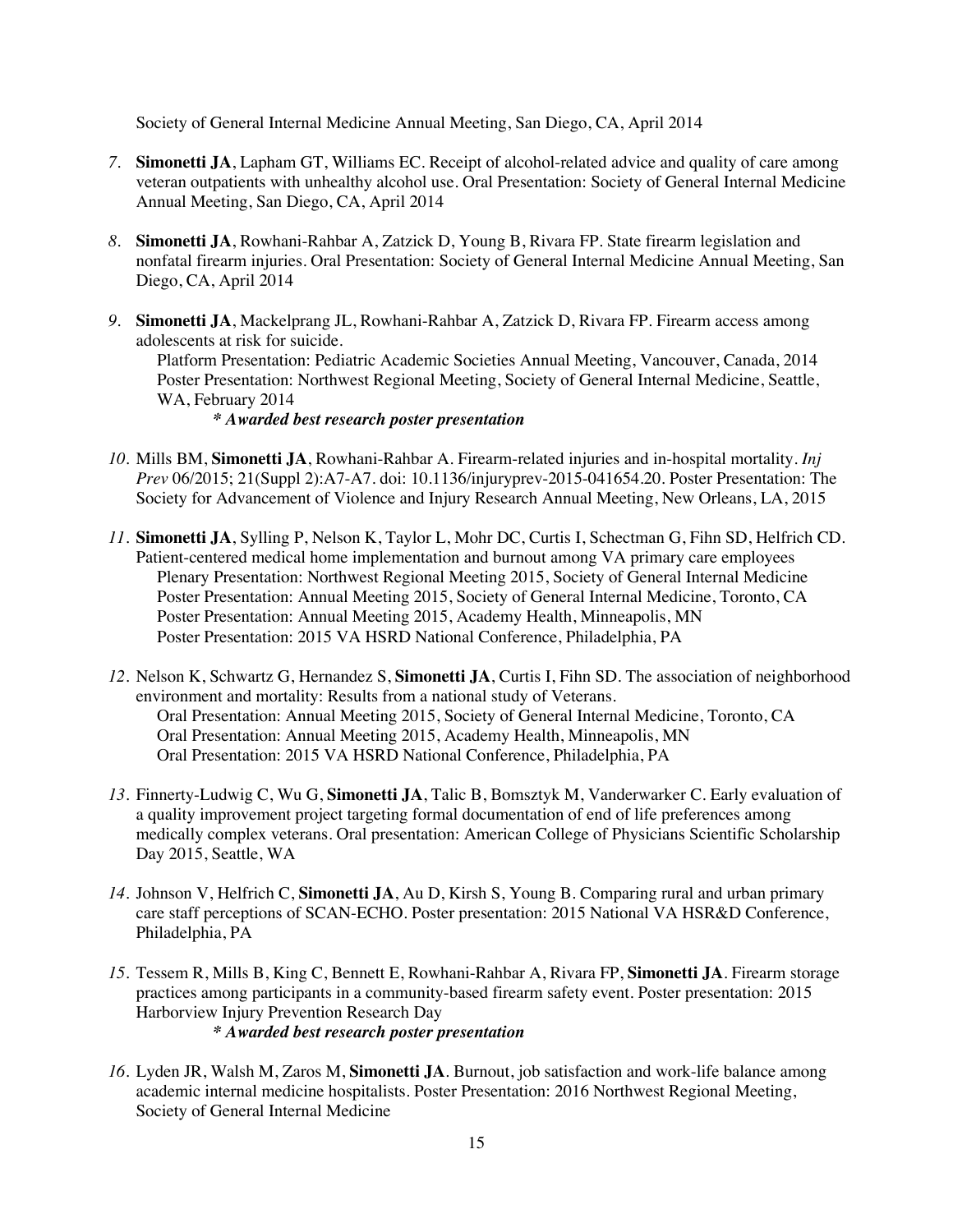- *17.* Tessem R, Tessem RA, Rowhani-Rahbar A, King C, Bennett E, Rivara FP, **Simonetti JA**. Gender differences in firearm storage motivations and reported comfort with potential firearm safety counselors. Poster Presentation: 2016 Northwest Regional Meeting, Society of General Internal Medicine
- *18.* Rowhani-Rahbar A, Zatzick D, Wang J, **Simonetti JA**, Fan M, Rivara FP. Firearm injuries and prior crime in adolescents: A population-based case-control study. Platform Presentation: 2016 Annual Meeting, Pediatric Academic Society
- *19.* **Simonetti JA**, Rohwani-Rahbar A, King C, Clopp B, Bennett E, Rivara FP. Gender differences in firearm storage motivations and level of comfort with firearm safety intervention counselors. Poster Presentation: 2016 Annual Meeting, Pediatric Academic Society. Poster Presentation: 2016 Annual Meeting, Society of General Internal Medicine
- *20.* Helfrich CD, **Simonetti JA**, Clinton W, Wood GB, Taylor L, Schectman G, Stark R, Fihn SD, Nelson K. Association of primary care team staffing, turnover, and workload with burnout. Poster Presentation: 2016 Annual Meeting, Society of General Internal Medicine; Poster Presentation: 2016 Annual Meeting, Academy Health
- *21.* Woo P, Allen E, Stanek L, Jones E, Kumar B, **Simonetti JA**. The effectiveness of a community-based firearm safety event in Washington State. Poster Presentation: 2016 University of Washington Undergraduate Research Day, Seattle, WA
- *22.* Maayan S, **Simonetti JA**, Moreno M, Rivara FP, Rowhani-Rahbar A. Access to a loaded gun without adult permission and school-based bullying: Results of a national survey. Poster Presentation: 2017 Society for Epidemiologic Research Annual Meeting
- *23.* Trivedi RB, Maynard C, Post E, Piegari R, **Simonetti JA**, Boyko EJ, Asch SM, Mori A, Arnow B, Roberts L, Fihn SD, Nelson K. Preliminary Analysis of Life Expectancy and Common Causes of Death Among Veterans with Mental Illnesses. Poster Presentations: 2017 Society of General Internal Medicine Annual Meeting; 2017 Academy Health Annual Meeting, 2017 VA HSRD National **Conference**
- *24.* **Simonetti JA**, Rowhani-Rahbar A, King C, Bennett E, Rivara FP. Evaluation of a community-based safe firearm and ammunition storage intervention. Poster Presentation: 2017 Society of General Internal Medicine Annual Meeting
- *25.* Nguyen Q, Baca M, Conway E, Rowhani-Rahbar A, **Simonetti JA**, Bennett E, Rivara FP. Firearm Screening in a Clinical Setting: Designing an Effective Opening Question to Engage Pediatric Caregivers. Poster Presentation: Seattle Children's Hospital Research Day 2017
- *26.* **Simonetti JA**, Azrael D, Miller M. Firearm storage practices, risk perceptions, and planned suicide prevention actions among Veterans with and without self-harm risk factors. Poster Presentation: 2017 Society of General Internal Medicine Annual Meeting
- *27.* Hebert P, **Simonetti JA**, Coxson P, Batten A, Liu C. A simulation study of the long-run implications for Veterans' cardiovascular outcomes and costs after wide-spread implementation of the medical home within VHA. Poster Presentation: 2017 Academy Health Annual Meeting. Oral Presentation: 2017 VHA HSR&D/QUERI Annual Meeting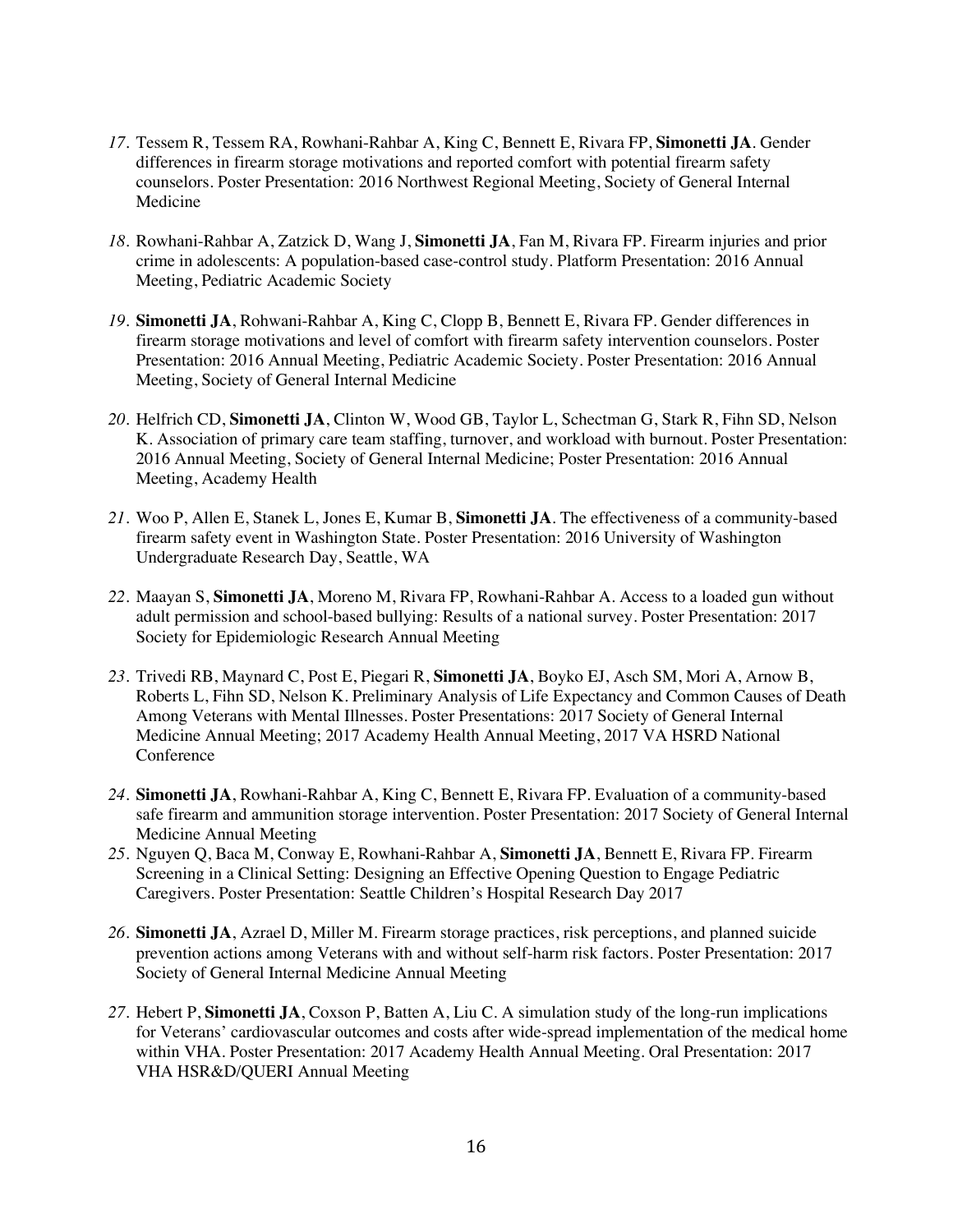- *28.* **Simonetti JA**, Azrael D, Miller M. Firearm storage practices and risk perceptions among US Veterans. Oral Presentation: 2017 VA Eastern Colorado Healthcare System Research Day. Oral Presentation: 2017 VA/Department of Defense National Suicide Prevention Conference
- *29.* Rowhani-Rahbar A, Azrael D, Lyons V, **Simonetti J**, Miller MM. Loaded handgun carrying among adults in the United States: Results of a national survey. Society for Advancement of Violence and Injury Research Annual Meeting 2017
- *30.* **Simonetti JA**, Leonard C, Liu W, Green P, Lawrence E, Lee M, Whittington M, Kenney R, Ho M, Sayre G. Developing best practices for VHA specialty e-consultation. Poster Presentation: Academy Health 2018 Annual Meeting
- *31.* King A, Bennett E, Simeona C, **Simonetti JA**, Rowhani-Rahbar A. Demographic and firearm-related characteristics of firearm safety event attendees. Poster Presentation: Harborview Injury Prevention & Research Center Annual Research Day, Seattle, WA, 2018.
- *32.* Monteith LL, **Simonetti JA**, Holliday R, Dorsey Holliman B, & Brenner LA. (2018, October 16). Female Veterans' experiences with firearm ownership and storage. VA Women Veteran Suicide Prevention Research Development Meeting, Washington, D.C.
- *33.* **Simonetti JA**, Piegari R, Maynard C, Brenner L, Mori A, Post E, Nelson K, Trivedi R. Clinical characteristics and injury mechanisms of Veteran primary care suicide decedents with and without diagnosed mental illness; 2000-2014. Oral Presentation: 2019 Society of General Internal Medicine Annual Meeting
- *34.* Clark K, Gerrity M, Kenyon E, Karras E, **Simonetti JA**, Dobscha S. Means safety discussions for suicide prevention in primary care: Veteran and Veterans Health Administration primary care team perspectives. Poster Presentation: 2019 Society of General Internal Medicine Annual Meeting
- *35.* Dobscha S, Clark K, Karras E, **Simonetti JA**, Kenyon E, Gerrity M. Veteran and VHA staff perspectives on discussing lethal means safety in primary care settings. 2019 VHA HSR&D/QUERI Annual Meeting
- *36.* King A, **Simonetti JA**, Bennett E, Simeona C, Stanek L, Roxby A, Rowhani-Rahbar A. Firearm storage practices in households with children: a survey of attendees of community-based firearm safety events. Poster presentation: American Public Health Association 2019 Annual Meeting
- *37.* Dobscha S, Clark K, Karras E, **Simonetti JA**, Kenyon E, Gerrity M. Means safety discussion in primary care. Oral presentation: 2019 VA/Department of Defense Suicide Prevention Conference
- *38.* Monteith LL, Holliday R, Dorsey Holliman B, **Simonetti JA**, & Brenner LA. (2019, April). *Understanding Female Veterans' Experiences with Firearms Across the Lifespan.* Improving Suicide Prevention for Female Veterans by Understanding their Lived Experiences: New Findings from Four Qualitative Studies. Symposium presented at the annual conference of the American Association of Suicidology, Denver, CO
- *39.* Trivedi R, Haraldsson B, **Simonetti JA**, Kaboli P. Association between declining inpatient bed availability and death by suicide in a national cohort of Veterans; 2003-2016. Society of Behavioral Medicine Annual Meeting. **Citation Award Winner**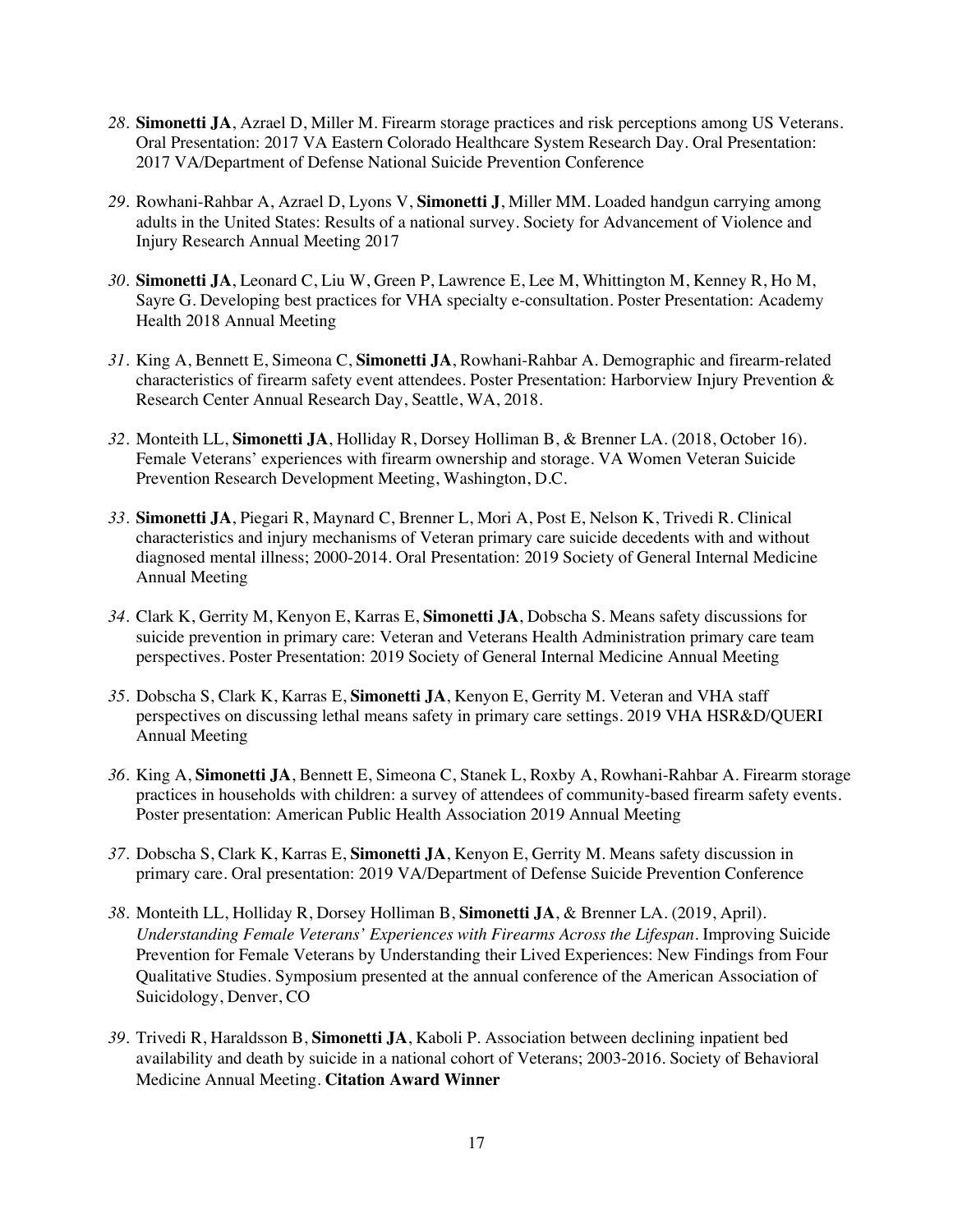- *40.* Stearns-Yoder K, Nance M, **Simonetti JA**, Brenner LA. Precision medicine in mental health care an active VA PGx trial. VA Eastern Colorado Healthcare System Annual Research Symposium, 2019
- *41.* Kaboli D, Haraldsson B, **Simonetti JA**, Howren MB, Jones M, Mohr N, Augustine M, Trivedi R. Association between acute inpatient bed availability and risk of suicide for psychiatric patients. 2020 Society of General Internal Medicine Annual Meeting; 2020 Society of Hospital Medicine Annual Meeting
- *42.* Manning E, Whittington M, Kirsh S, Kenney R, Todd-Stenberg J, Au D, Ho M, **Simonetti JA**. Electronic consultation for the management of atrial fibrillation is associated with higher healthcare costs. Poster presentation, 2020 Annual Meeting of American Heart Association; Oral presentation, 2020 Society of General Internal Medicine Mountain West Regional Meeting
- *43.* **Simonetti JA**, Knoepke C, Polzer E, Nearing K, Betz ME. Title: Firearm suicide prevention in older adults: Owners' perspectives on "firearm retirement." 2021 VA/Department of Defenese National Suicide Prevention Conference, *Under Review*
- *44.* **Simonetti JA**, Azrael D, Zhang W, Miller M. Normative beliefs among Veteran firearm owners regarding when clinicians should discuss firearm safety with patients: Results from the 2019 National Firearms Survey. 2021 VA/Department of Defenese National Suicide Prevention Conference, *Under Review*

#### **Manuscripts / Reports:** *non-peer reviewed*

- *1.* King C, Lyons V, Saxe H, Vavilala M, Vercollone L, **Simonetti JA**. Suicide prevention knowledge, practices and perceived resources needs among mental health stakeholders and counselors in King County Public Schools, Seattle, WA – A needs assessment
- *2. Acknowledged*. Suicide Prevention Toolkit: A guide for primary care providers and medical practice managers. WICHE Mental Health Program & Suicide Prevention Resource Center. Published 2017. Available at: https://www.colorado.gov/pacific/sites/default/files/PW\_ISVP\_Suicide-Prevention-Toolkit-For-Providers.pdf
- *3.* **Simonetti JA**, Ho M, Glorioso T, Greene P, Johnson-Koenke R, Kenney R, Lawrence E, Lee M, Leonard C, Sayre G, Todd-Stenberg J, Whittington M. Veterans Health Administration E-Consultation Toolkit, US Department of Veterans Affairs. Published September 2018.
- *4. Acknowledged.* Haag M, Dennis C, Gilbert T, DeFrancesco S, Gallardo A, Hoffman B, Carlson K. A survey of firearm storage practices and preferences among parents and caregivers of children. *Under Review*
- *5.* The President's Roadmap to Empower Veterans and End a National Tragedy of Suicide (PREVENTS). June 2020. Product from U.S. White House Executive Order 13861

#### **Workshops & Symposia**

- *1.* **Simonetti JA**, Dinardo DJ, Chauhan C, Bump G. Multidisciplinary morbidity & mortality conference: A focus on systems-based practice. Association of Program Directors in Internal Medicine (APDIM) Annual Meeting, Atlanta, GA*,* April 2012
- *2.* **Simonetti JA**, Merriam S, Doan D, Dinardo DJ. The 4-7% Chief Resident strategies for identifying and assisting residents in difficulty. Association of Program Directors in Internal Medicine (APDIM) Annual Conference, Houston, TX, 2015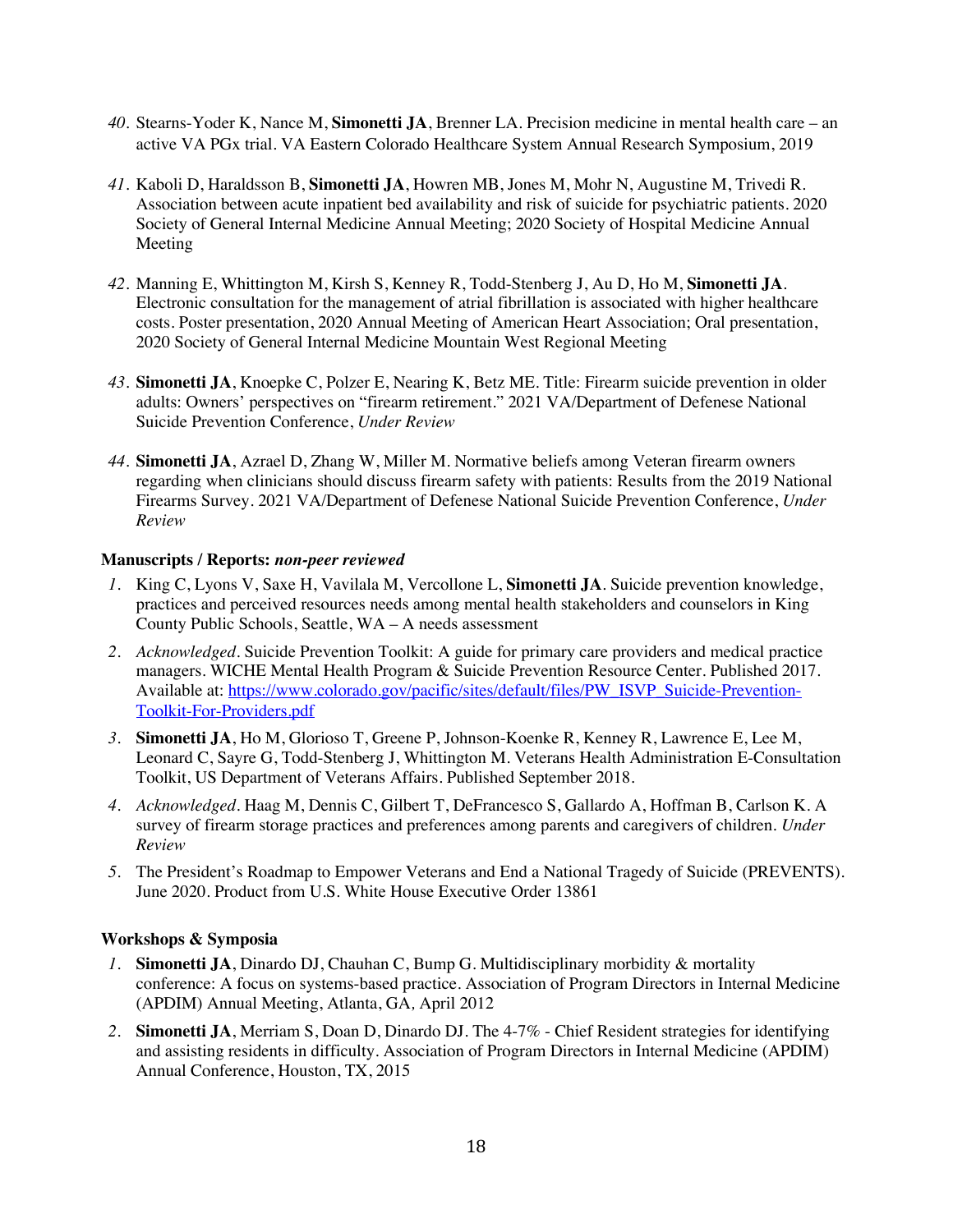- *3.* Benson M, Agonafer E, **Simonetti JA,** Malek S, Bui T. Thinking outside the box: Teaching medical students and residents to act on the social determinants of health using a team-based approach. Society of General Internal Medicine Annual Meeting, Toronto, CA, 2015
- *4.* DeFelice N, Lyden, J, Nakamura K, Trinh K, Zaros M, **Simonetti JA**. Do your unconscious biases impact patient care? Exploring the effects of implicit bias on medical decision-making. 2016 Society of General Internal Medicine Northwest Regional Meeting
- *5.* Dobscha S, Karras E, **Simonetti JA**, Gerrity M. Developing and evaluating communication strategies to increase firearm safety practices among veterans. 2020 SGIM Annual Meeting Symposium
- *6.* Dobscha S, Karras E, **Simonetti JA**, Gerrity M. Developing and evaluating communication strategies to increase firearm safety practices among veterans. 2021 SGIM Annual Meeting, Accepted for presentation

### **Clinical vignettes**

- *1.* Black LE, **Simonetti JA**. Cannabis-induced psychosis in a patient with magical thinking. **Poster Presentation:** 2015 Annual Meeting, Society of General Internal Medicine
- *2.* Primbas A, **Simonetti JA**, Nakamura K. Acute rigidity, fever and high-dose antipsychotics A lesson in patient safety. **Poster Presentation:** 2016 Society of General Internal Medicine Northwest Regional Meeting
- *3.* Appa A, **Simonetti JA**, Collins L, Mitchell S. When a carrot a day doesn't keep the doctor away: Boerhaave's Syndrome as an uncommon cause of abdominal pain and sepsis. 2016 Society of General Internal Medicine Annual Meeting
- *4.* Pokrandt P, Smith C. **Simonetti JA**. Malignant bowel obstruction in advanced abdominal malignancy. **Poster Presentation:** 2017 Society of General Internal Medicine Annual Meeting
- *5.* Hostetter L, Johnson-Paben R, **Simonetti JA**. Non-ischemic cardiomyopathy presenting as congestive hepatopathy. **Poster Presentation:** 2017 Society of General Internal Medicine Annual Meeting
- *6.* Baldelli L, Knoeckel C, **Simonetti JA**. A 'neuii' pathogen causing thoracic empyema. **Poster Presentation:** 2017 Society of General Internal Medicine Regional Meeting, Denver, CO.
- *7.* Merrill M., **Simonetti JA**. Risk of and prophylaxis against PCP pneumonia among HIV-uninfected individuals. **Oral Presentation:** 2018 Society of General Internal Medicine Annual Meeting

#### **Media interviews**

- *1. The Daily* (of the University of Washington). "Expanding the gun violence conversation." February 11, 2016. Available at: http://www.dailyuw.com/wellness/article\_e9a295d0-d140-11e5-b7ebbba798e4e8ca.html
- *2.* National Public Radio KUOW. September 29, 2016. "Got guns? Here's why safe storage could save your life." Available at: http://kuow.org/post/got-guns-heres-why-safe-storage-could-save-your-life
- *3.* Reuters. August 4, 2017. "Free lock boxes tied to safer gun storage in family homes."
- *4.* Reuters. September 1, 2017. "Parents of mentally ill teens aren't more likely to store guns safely."
- *5.* Reuters. October 6, 2017. "Some police and retailers may store guns to help prevent suicide."
- *6.* Huggins J (Producer), Hoffberg A (Host), **Simonetti JA** (Guest). 2018 Jan 17. Promoting lethal means safety to prevent veteran suicides with Joe Simonetti, MD. Rocky Mountain MIRECC Short Takes on Suicide Prevention [Audio podcast]. Retrieved from https://www.mirecc.va.gov/visn19/education/media/podcasts/1\_17\_2018.asp

19